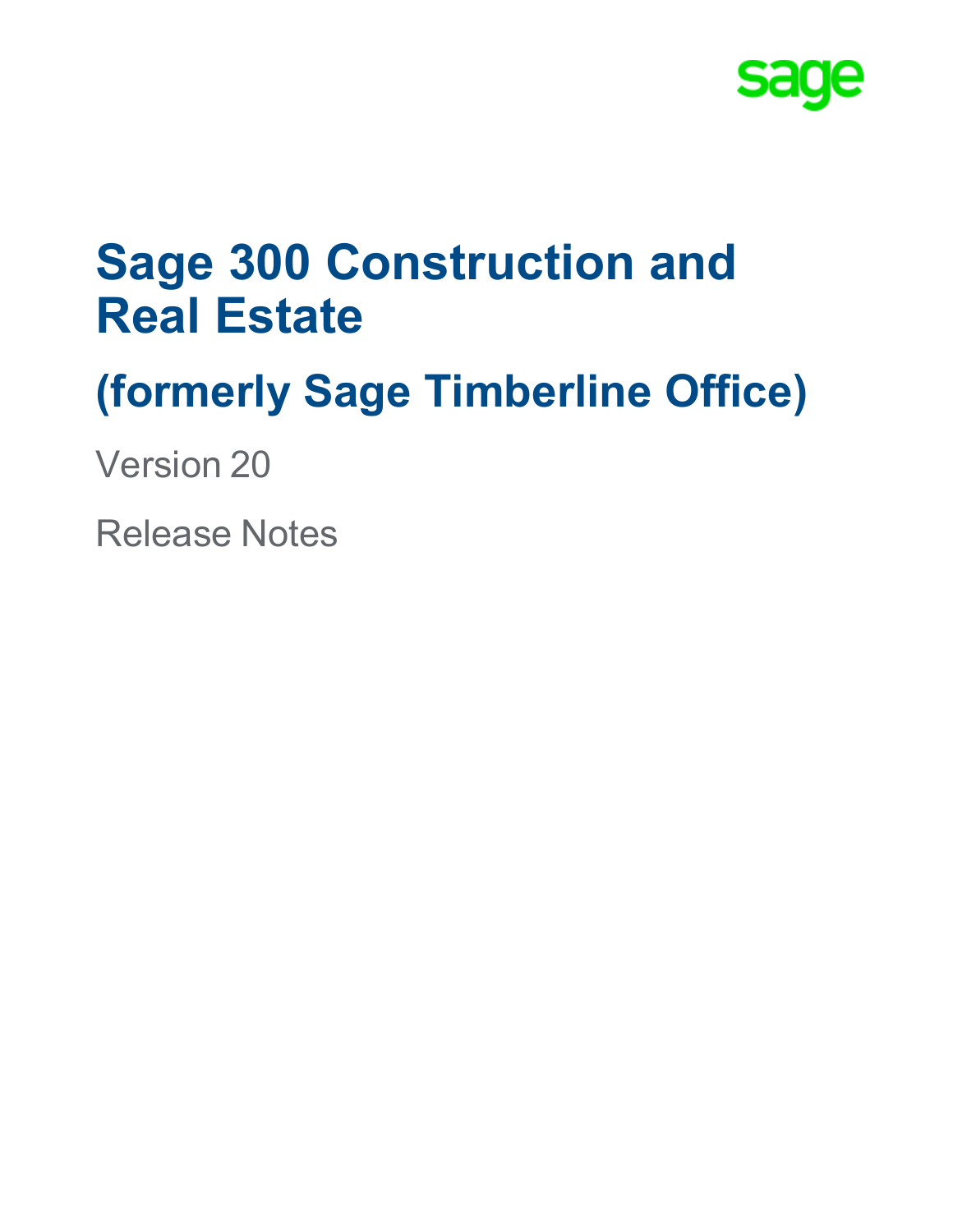This is a publication of Sage Software, Inc.

© 2021 The Sage Group plc or its licensors. All rights reserved. Sage, Sage logos, and Sage product and service names mentioned herein are the trademarks of The Sage Group plc or its licensors. All other trademarks are the property of their respective owners.

Sage End User License Agreement: [http://na.sage.com/sage-na/](http://na.sage.com/sage-na/eula) eula

Versions 20.1, 20.2, 20.3, 20.4, 20.5

Last updated: Wednesday, December 8, 2021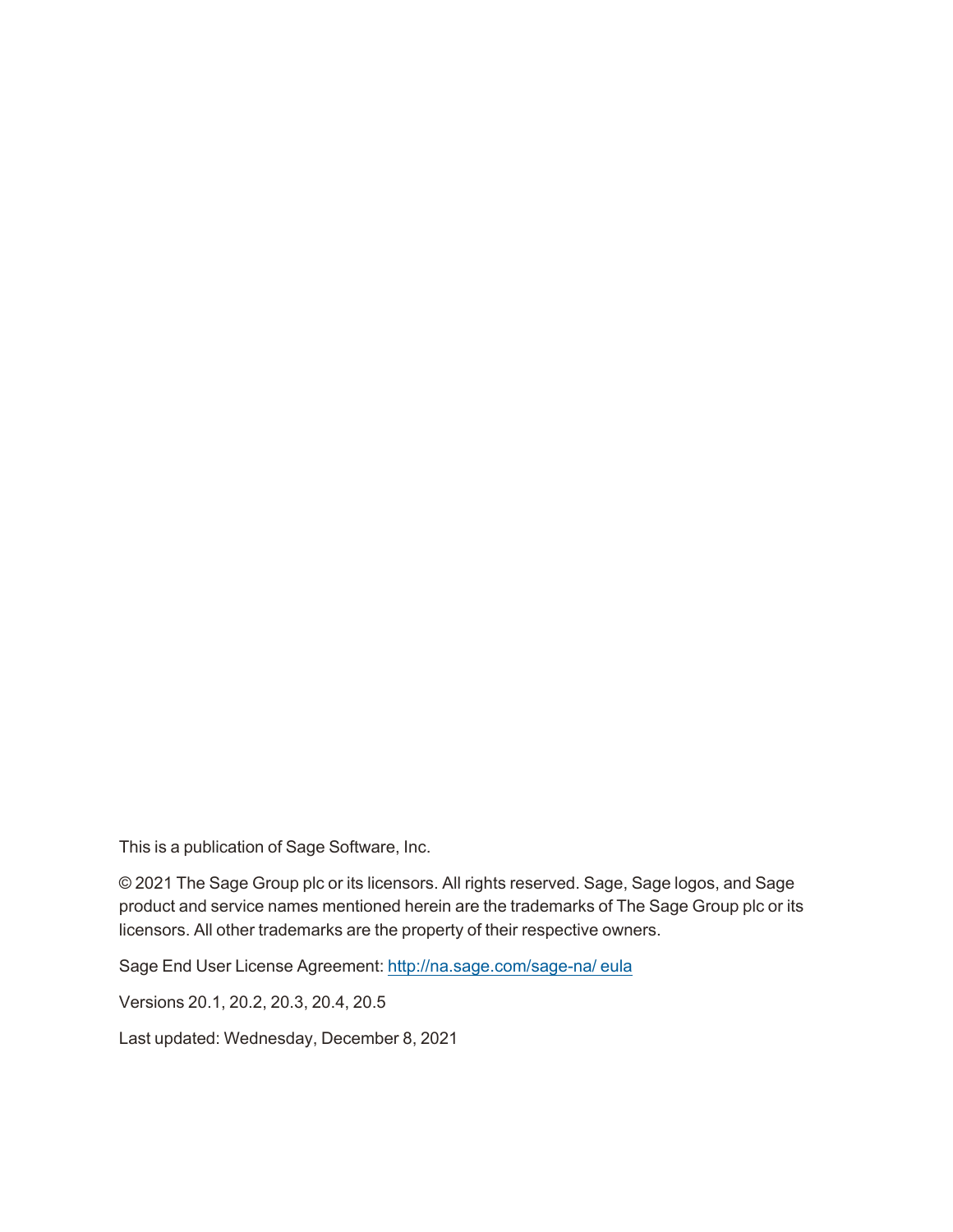## **Contents: Version 20 Release Notes**

| Support and Assistance Material Communications and Support and Assistance Material Communications 3 |
|-----------------------------------------------------------------------------------------------------|
|                                                                                                     |
|                                                                                                     |
|                                                                                                     |
|                                                                                                     |
|                                                                                                     |
|                                                                                                     |
|                                                                                                     |
|                                                                                                     |
|                                                                                                     |
|                                                                                                     |
|                                                                                                     |
|                                                                                                     |
|                                                                                                     |
|                                                                                                     |
|                                                                                                     |
|                                                                                                     |
|                                                                                                     |
|                                                                                                     |
| 15                                                                                                  |
|                                                                                                     |
| <b>ODBC</b>                                                                                         |
| Payroll (Australia) 21                                                                              |
| Payroll (Canada) 22                                                                                 |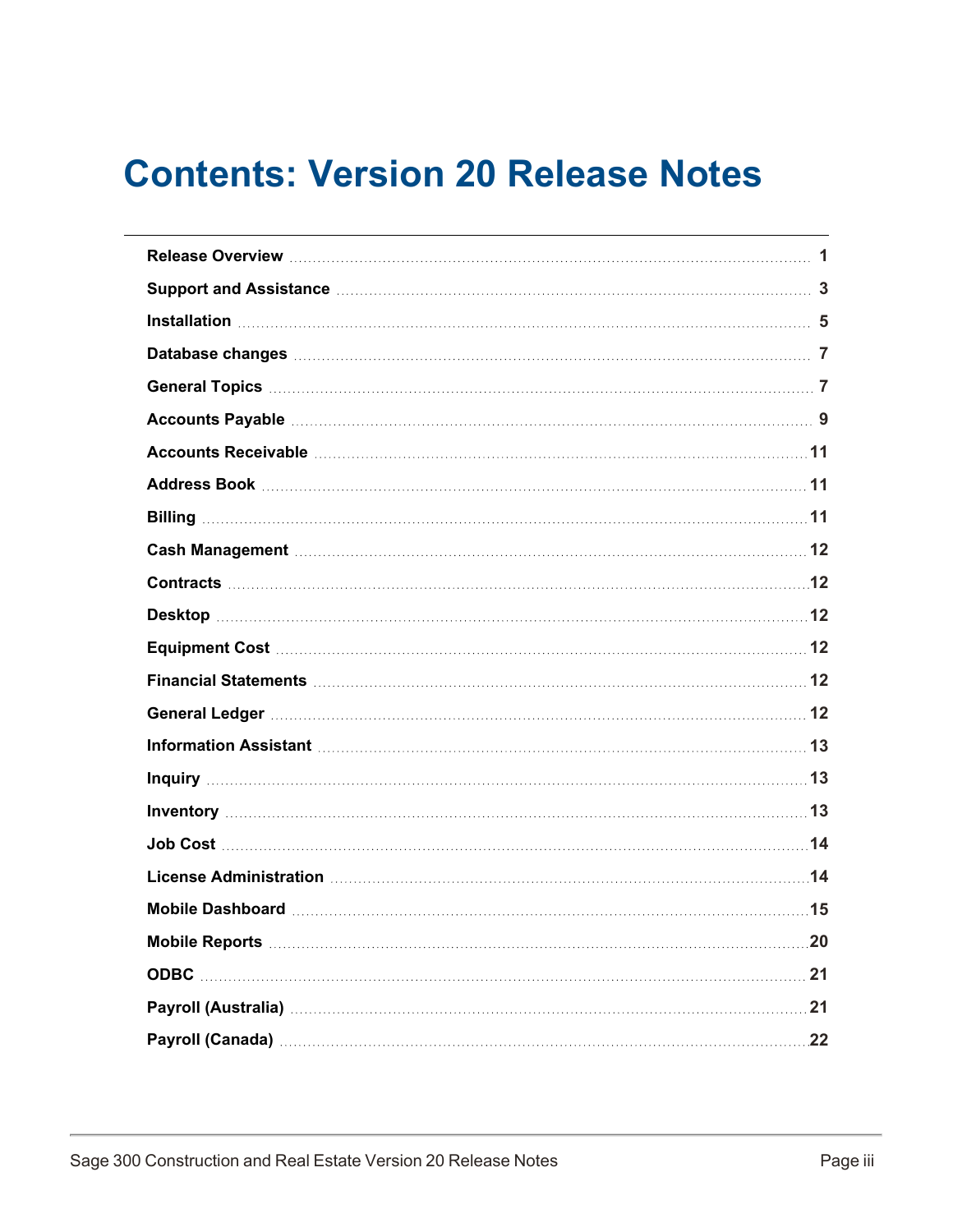|                                                                                                                    | 24  |
|--------------------------------------------------------------------------------------------------------------------|-----|
| Project Management Manuscriptum Management Manuscriptum Management Management Management Manuscriptum Manageme     |     |
|                                                                                                                    |     |
| Purchasing 27                                                                                                      |     |
|                                                                                                                    | .28 |
|                                                                                                                    | .28 |
|                                                                                                                    | .28 |
| 8. Security Administration manufactured and the control of the security Administration manufactured and the second |     |
|                                                                                                                    |     |
|                                                                                                                    | 29  |
|                                                                                                                    | 29  |
|                                                                                                                    |     |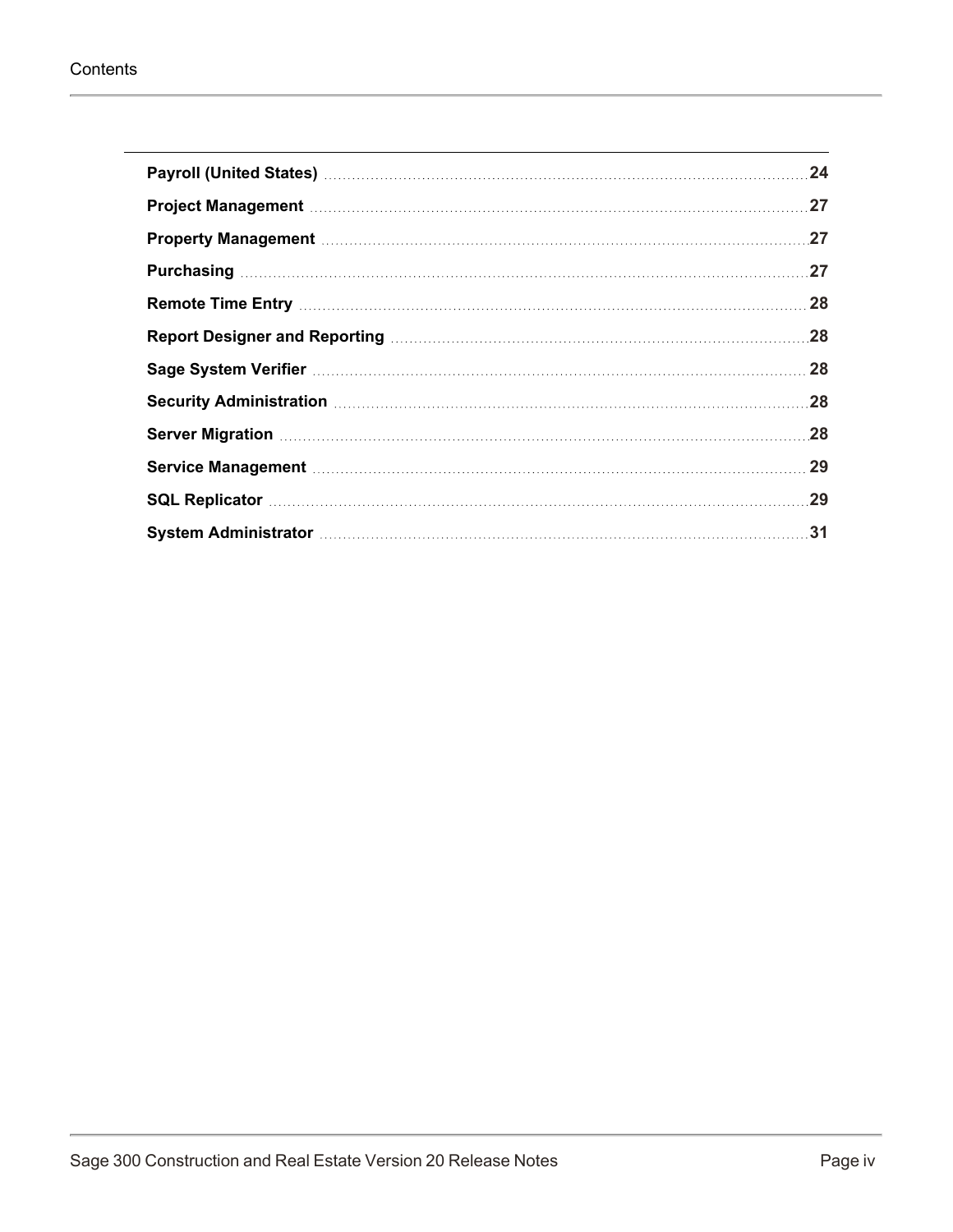## <span id="page-4-0"></span>Release Overview

### About this document

This document contains information about the current release of Sage 300 Construction and Real Estate. Each Sage 300 Construction and Real Estate application is described in a separate section, which includes information about new features and enhancements for the release, resolved issues, and known issues. If you use integrated products, see [page](#page-9-0) 6 before installing this version.

In addition to reading this document, read the supporting documentation before you install. See "Supporting [documentation"](#page-6-1) (the next section).

### About this release

Version 20 of Sage 300 Construction and Real Estate includes enhancements and software fixes. We recommend that you install version 20.5 to get the latest updates and bug fixes. Highlights of versions 20.1, 20.2, 20.3, 20.4, and 20.5 are listed in the following table.

| <b>Version</b> | <b>Application / area</b>  | Page                                                              |
|----------------|----------------------------|-------------------------------------------------------------------|
| 20.5           | General                    | Enhancement; see page 7                                           |
| 20.5           | Payroll (Canada)           | Resolved issue; see page 22                                       |
| 20.5           | Payroll (United States)    | Resolved issues; see page 24                                      |
| 20.5           | <b>Property Management</b> | Resolved issue; see page 27                                       |
| 20.4           | <b>Accounts Payable</b>    | Resolved issue; see page 9                                        |
| 20.4           | Job Cost                   | Resolved issue; see page 14                                       |
| 20.4           | Payroll (Canada)           | Resolved issue; see page 22                                       |
| 20.4           | Payroll (United States)    | California Pay Data reporting and resolved issues;<br>see page 24 |
| 20.3           | <b>Accounts Payable</b>    | 1099 changes and enhancements; see page 9                         |
| 20.3           | <b>ODBC</b>                | Enhancement; see page 21                                          |

#### **Highlights of the release versions**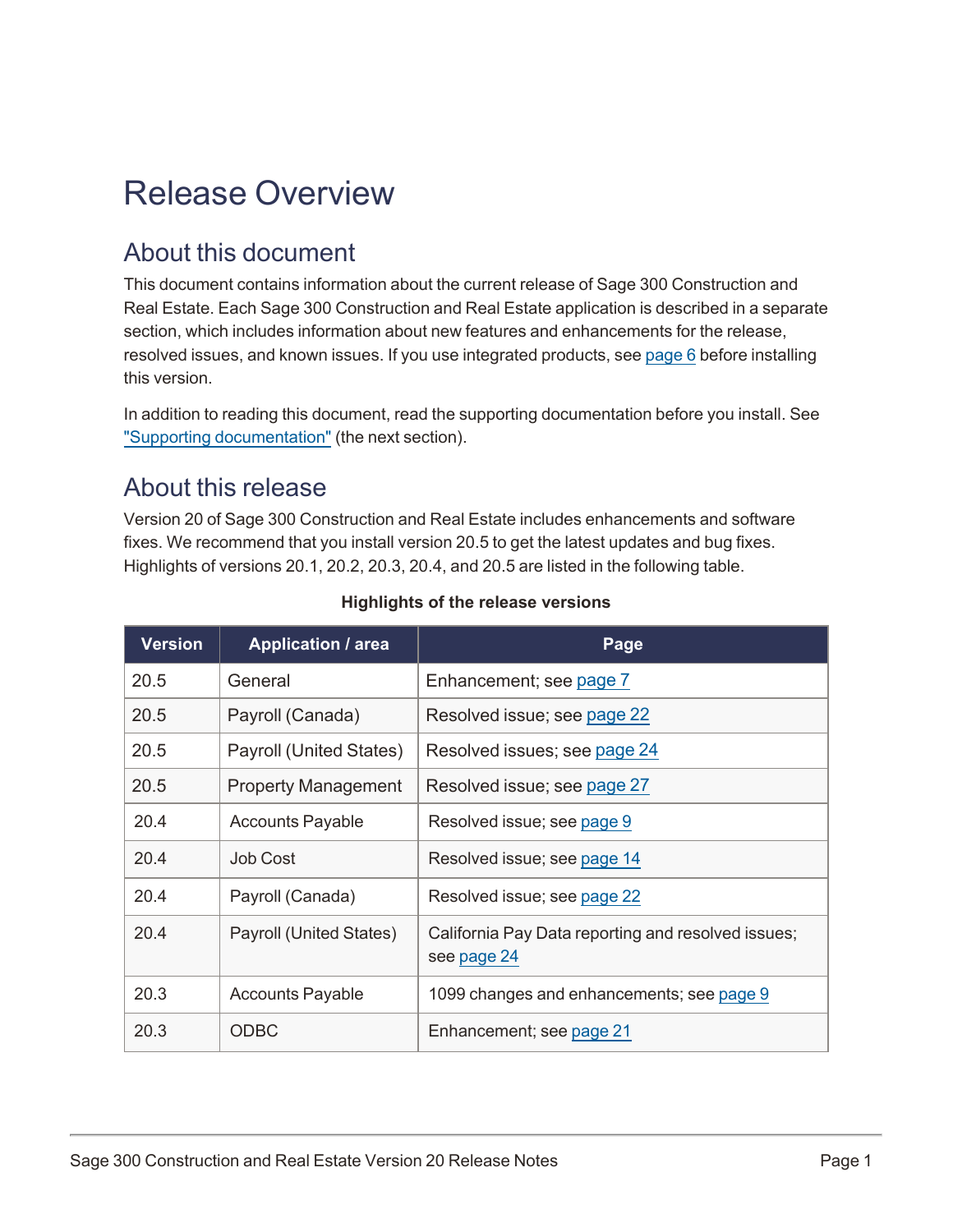| <b>Version</b> | <b>Application / area</b>  | Page                                              |
|----------------|----------------------------|---------------------------------------------------|
| 20.3           | Payroll (Canada)           | T4 form changes; see page 22                      |
| 20.3           | Payroll (United States)    | W-2 form changes and enhancements;<br>see page 25 |
| 20.2           | General / APIs             | API enhancements; see page 7                      |
| 20.2           | <b>Accounts Payable</b>    | Resolved issues; see page 10                      |
| 20.2           | <b>Accounts Receivable</b> | Resolved issues; see page 11                      |
| 20.2           | <b>Billing</b>             | Resolved issue; see page 11                       |
| 20.2           | <b>ODBC</b>                | Resolved issue; see page 21                       |
| 20.2           | Payroll (Australia)        | Enhancement; see page 21                          |
| 20.2           | Payroll (Canada)           | Resolved issues; see page 23                      |
| 20.2           | Payroll (United States)    | Resolved issues; see page 25                      |
| 20.2           | <b>Project Management</b>  | Resolved issue; see page 27                       |
| 20.2           | <b>Property Management</b> | Resolved issue; see page 27                       |
| 20.2           | Service Management         | Resolved issues; see page 29                      |
| 20.1           | Installation               | Enhancements and resolved issues; see page 7      |
| 20.1           | General                    | Resolved issue; see page 7                        |
| 20.1           | <b>Inquiry</b>             | Resolved issue; see page 13                       |
| 20.1           | Inventory                  | Resolved issues; see page 13                      |
| 20.1           | Job Cost                   | Resolved issue; see page 14                       |
| 20.1           | Payroll (Canada)           | Resolved issues; see page 23                      |
| 20.1           | Payroll (United States)    | Resolved issues; see page 26                      |
| 20.1           | Purchasing                 | Resolved issue; see page 27                       |
| 20.1           | Service Management         | Resolved issue; see page 29                       |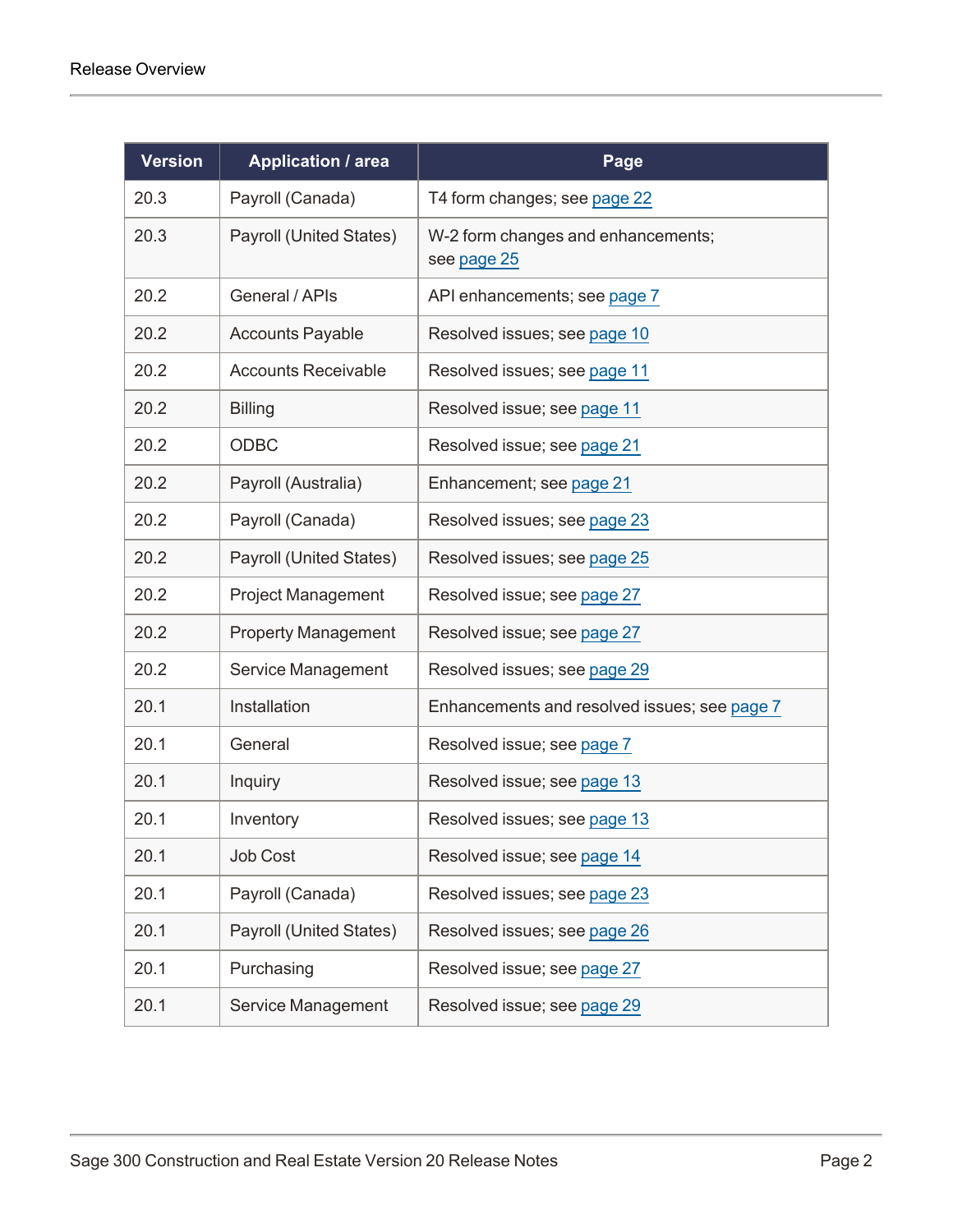| <b>Version</b> | <b>Application / area</b>   | Page                                                     |
|----------------|-----------------------------|----------------------------------------------------------|
| 20.1           | <b>SQL Replicator</b>       | New improved version and resolved issues;<br>see page 29 |
| 20.1           | <b>System Administrator</b> | Updated tool; see page 31.                               |

**Tip:** You can also view the Release [Highlights](https://support.na.sage.com/selfservice/viewdocument.do?externalID=104408) video to learn more about the changes in version 20.1.

## <span id="page-6-1"></span><span id="page-6-0"></span>Support and Assistance

### Supporting documentation

In addition to reading this document, read the following supporting documentation before you install:

- The *Important [document](http://cdn.na.sage.com/Docs/en/customer/300cre/20/open/20IMPORTANT.pdf)* contains critical and late-breaking topics.
- The *[Installation](http://cdn.na.sage.com/Docs/en/customer/300cre/20/open/Acct_Checklist.pdf) Checklist* contains a brief description of the steps involved in upgrading your software.
- <sup>l</sup> The *[User's](http://cdn.na.sage.com/Docs/en/customer/300cre/20/open/UserGuide.pdf) Guide* contains installation steps for Sage 300 Construction and Real Estate and Sage Estimating.
- <sup>l</sup> The *Sage SQL [Replicator](http://cdn.na.sage.com/Docs/en/customer/300cre/20/open/Replicator_SetupGuide_20.pdf) Setup Guide* contains information for setting up Sage SQL Replicator.
- The *Sage [Construction](http://cdn.na.sage.com/Docs/en/customer/300cre/18_1/open/Mobile_SetupGuide_182.pdf) Central Setup Guide* contains information for setting up Sage Construction Central (where selected employees can access Mobile Reports and Mobile Dashboard).

You can also access a complete library of product [documents](http://cdn.na.sage.com/Docs/en/customer/300cre/Documentation.htm).

### Online help

Each Sage 300 Construction and Real Estate application includes online help, which provides information about procedures as well as items in the windows.

To access the help in the software: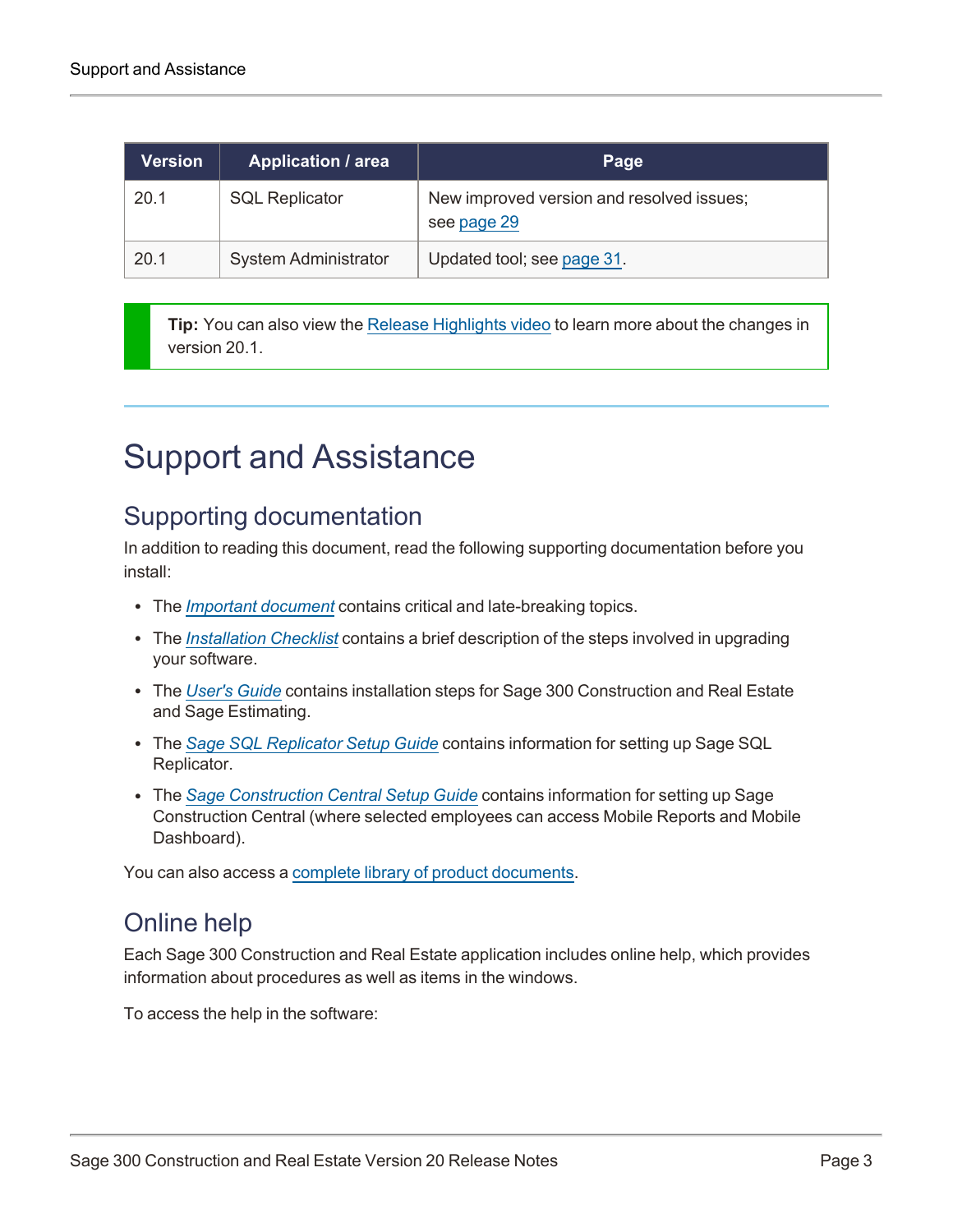- In a window, click the [Help] button, click  $\bullet$  (the Help button), or press **F1** to display the help topic for that window.
- <sup>l</sup> In an application, select **Help > Help Topics**.
- **•** In the Desktop, select **Help > Application Help**, and then choose the desired application.

To aid you in finding information, the online help for each application includes the following tabs:

- **Contents** tab with an outline of the help with links to the help topics.
- **Index** tab with keywords that link to help topics related to that keyword.
- **Search tab, where you can type text and click [Search] to locate that text in the help** topics.

### **Training**

Sage University offers recorded online training sessions to help you get the most out of your software. To access Sage University, either:

- <sup>l</sup> From an application, select **Help > Web Resources > Sage University**.
- <sup>l</sup> From Desktop, select **Tasks > Sage 300 Construction and Real Estate > Web Resources > Sage University**.
- From your browser, visit <http://www.sageu.com/Sage300CRE>.

Contact your business partner for local training.

**Note:** Visit the [Year-end](https://www.sagecity.com/us/sage_construction_and_real_estate/sage300cre-yearend/) Center to locate the links to complimentary Year-end Procedures training for step-by-step instructions about how to complete year-end closing tasks.

#### Technical assistance

When you need more assistance, you can search Sage [Knowledgebase](https://support.na.sage.com/selfservice/microsites/msbrowse.do?UMBrowseSelection=SG_SAGE300CRE_1) for technical articles, chat [online](https://chat.na.sage.com/sdcxuser/rrn/issue_new.asp?) with a Sage expert, visit [Sage](http://sagecity.na.sage.com/support_communities/sage_construction_and_real_estate/) City to join interactive community discussions, or contact your Sage Business Partner.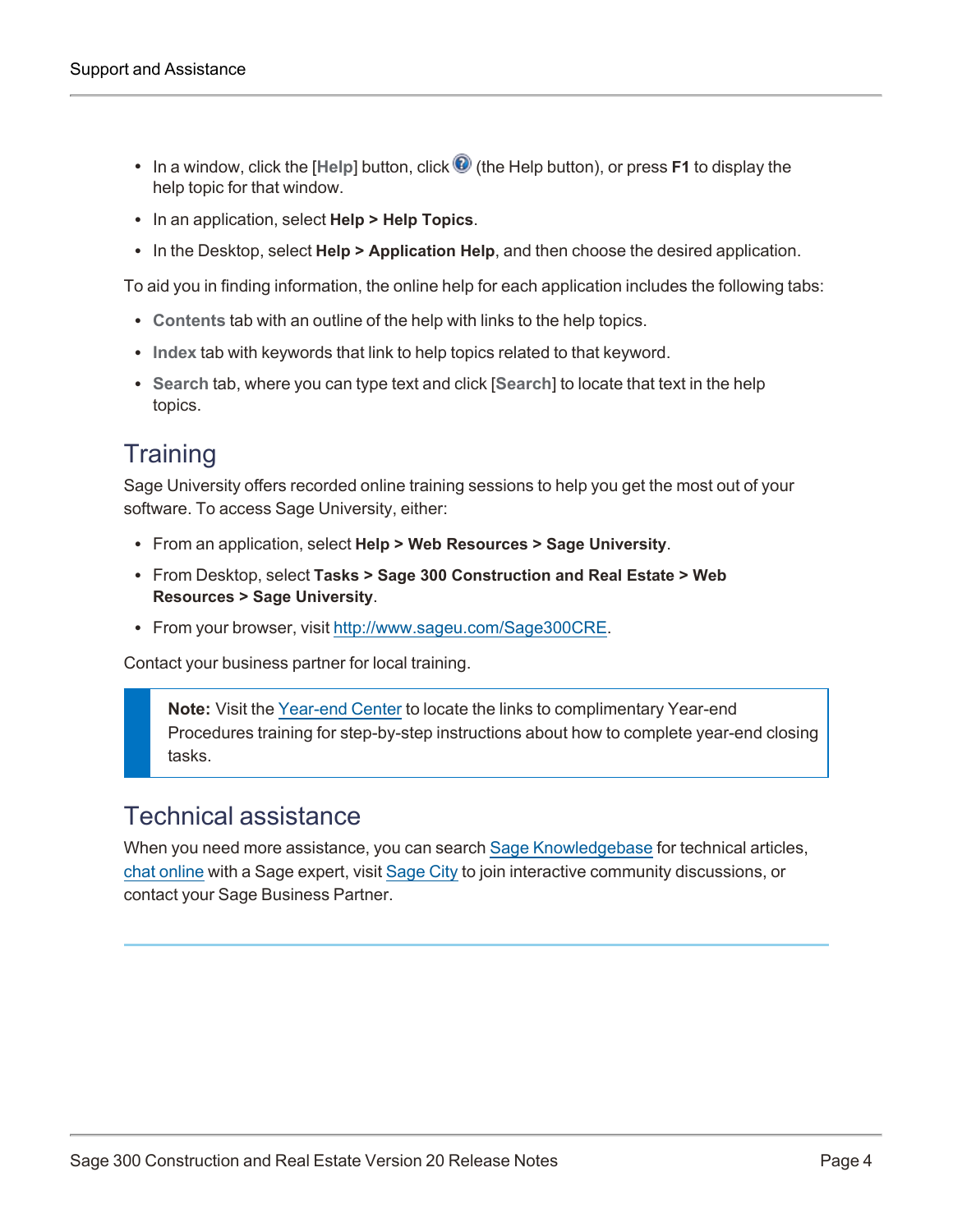## <span id="page-8-0"></span>Installation

Before you install this version, review the **Install Sage 300 Construction and Real Estate** chapter in the *[User's](http://cdn.na.sage.com/Docs/en/customer/300cre/20/open/UserGuide.pdf) Guide*, which provides step-by-step instructions.

If you use integrated products, see [page](#page-9-0) 6 before installing this version.

**Note:** When you install version 20.1, 20.2, 20.3, 20.4, or 20.5, Sage 300 Construction and Real Estate automatically accesses the licenses for the various applications for which your company is entitled. Before you install, we recommend that you review the number of uses your company has purchased for each application by logging onto the Sage [Customer](https://customers.sagenorthamerica.com/) Portal; see [Knowledgebase](https://support.na.sage.com/selfservice/viewdocument.do?externalId=87017) article 87017 for more information. You will also need to know your **Registration Name** and 10-digit **Sage Client ID**. If you need to purchase additional uses, contact your authorized Sage business partner or your Sage customer account manager at 1-800-858-7095 (or email [CREsales@sage.com](mailto:CREsales@sage.com)). You can use the License Administrator tool to manage these licenses.

The installer detects old operating systems (including Windows XP, Windows Vista, Windows Server 2003, and Windows Server 2008 R1) and will prevent the installation of Sage 300 Construction and Real Estate. For a complete list of supported operating systems, see the System Requirements article in the Sage [Knowledgebase](https://support.na.sage.com/selfservice/viewdocument.do?externalId=104860).

**Important!** If you want to run the new SQL Replicator tool (which is needed to run mobile applications), use the Sage Universal SQL Installer (to install an instance of the SQL database to hold your data) and run the **SageSQLReplicator.exe** file. For information about installing and using SQL Replicator, see the *Sage SQL [Replicator](http://cdn.na.sage.com/Docs/en/customer/300cre/20/open/Replicator_SetupGuide_20.pdf) Setup Guide*.

**Tip:** If you have a large number of workstations, you can now use a script to silently install the software on client workstations. For more information, see [Knowledgebase](https://support.na.sage.com/selfservice/viewdocument.do?externalId=83952) article KB [83952](https://support.na.sage.com/selfservice/viewdocument.do?externalId=83952).

**Note:** If you are planning to run Sage 300 Construction and Real Estate on new hardware, use the Server Migration tool. See chapter 3 of the *User's Guide* for instructions.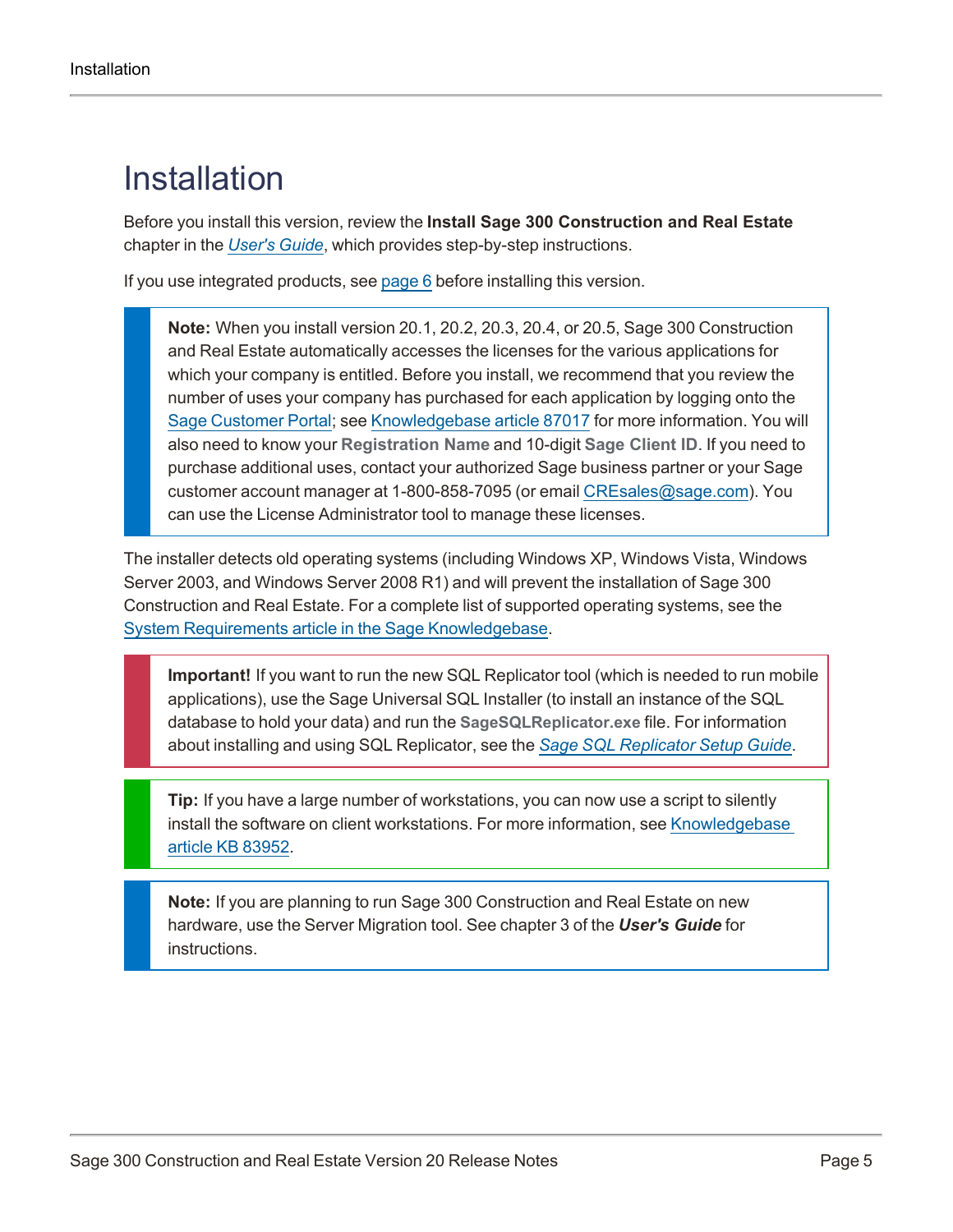### Installation paths

If you are on Sage 300 Construction and Real Estate (Accounting) version 18.1, 18.2, or 18.3, or 18.4, you can upgrade directly to version 20.

If you are on version 16.1 or 17.1, we recommend that you upgrade to 18.4 before upgrading to version 20:

- 1. Back up your data, upgrade to 18.4, and upgrade your data (including Inventory, Purchasing, and Service Management data).
- 2. Back up your data again and upgrade to version 20.

**Note:** If you are on a version that is earlier than 16.1, we recommend that you contact your Business Partner or Sage Expert [Services](https://support.na.sage.com/selfservice/viewdocument.do?externalId=100939) for assistance.

### <span id="page-9-0"></span>Integrated products

**Important!** If you use third-party products that integrate with Sage 300 Construction and Real Estate, check with your software vendor prior to upgrading to ensure their product is fully compatible with this release. We **do not** support rolling Sage 300 Construction and Real Estate back to a previous version and **do not** recommend it.

#### Sage Estimating

If you also use Sage Estimating (SQL) on the same machines, you may need to upgrade to a compatible version. You can use Estimating 18.12, 19.11, 19.12, 20.1, or 21.1 with Sage 300 Construction and Real Estate version 20.5 and higher. These versions use Crystal Reports runtime SP22 for running Crystal reports.

For more information, see the **Compatible versions** section in **Chapter 1** of the *[User's](http://cdn.na.sage.com/Docs/en/customer/300cre/20/open/UserGuide.pdf) Guide*.

**Note:** There is no version of Sage Estimating (Pervasive) that is compatible with Sage 300 Construction and Real Estate version 20.

#### Sage Document Management

Document Management was retired on December 31, 2019; see [Knowledgebase](https://support.na.sage.com/selfservice/viewdocument.do?externalID=91616) article 91616 for more information about the retirement.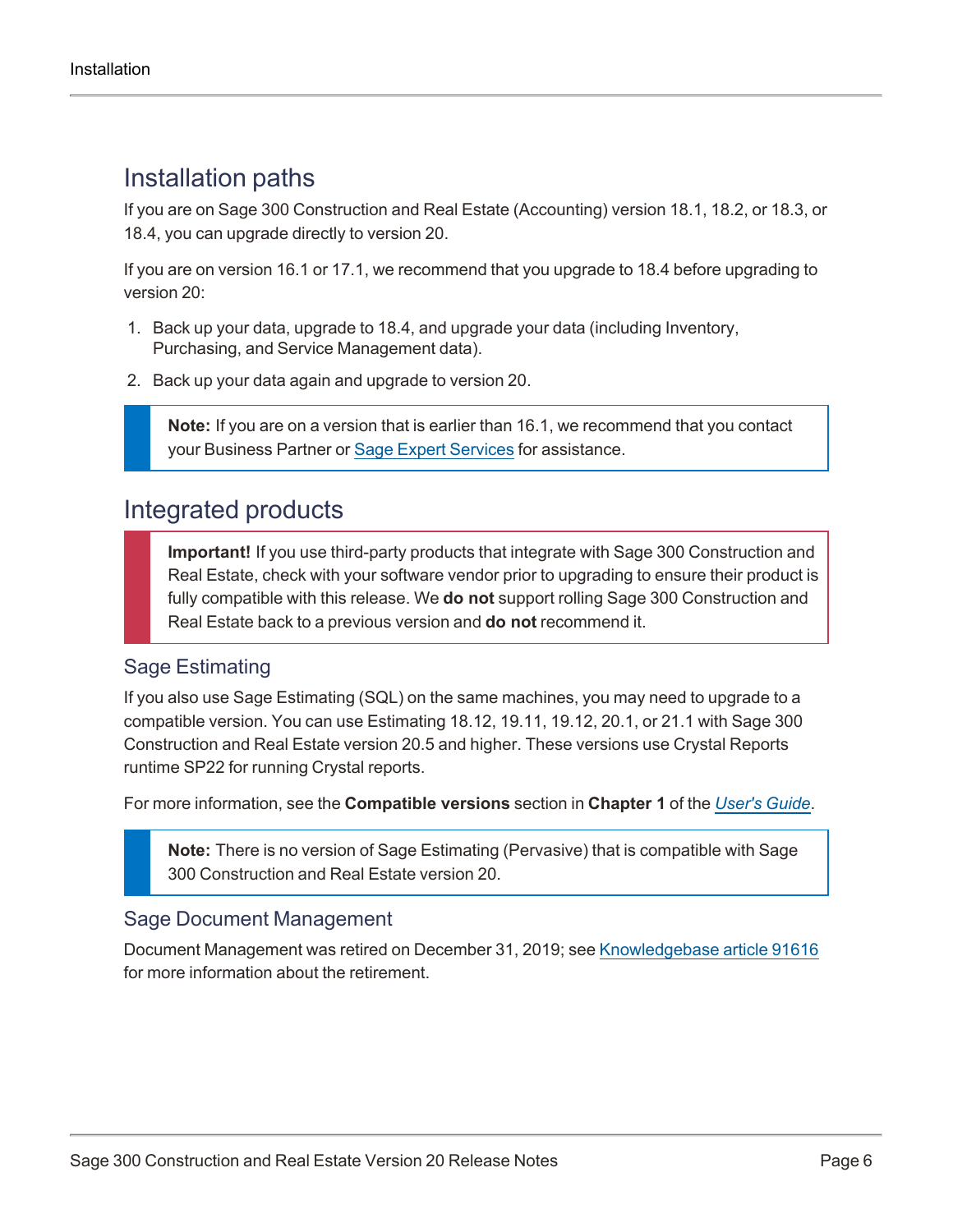You can still run Document Management in a standalone environment; see [Knowledgebase](https://support.na.sage.com/selfservice/viewdocument.do?externalID=91608) article [91608](https://support.na.sage.com/selfservice/viewdocument.do?externalID=91608) for more information. **DO NOT** install Sage 300 Construction and Real Estate Accounting version 20 on the same machine as Document Management.

### <span id="page-10-3"></span>Enhancements and resolved issues in version 20.1

- The names of the Accounting zip file and folder now show the full version number instead of the Rev number to make it easier to track which version the file installs.
- A silent install (using a script to silently install the software on client workstations) now removes two additional old files so the new files are correctly installed.

### <span id="page-10-0"></span>Database changes

As with any release, database changes in Sage 300 Construction and Real Estate applications may affect your custom report designs or custom third-party applications. Contact your authorized business partner to discuss any issues relating to custom reports or third-party applications.

To view fields contained in new records:

- In Report Designer, view the Available Fields report (by selecting **Tools > Available Fields**).
- In Crystal Reports Designer, open an existing report, specify the data source location, add new or modified records, and view the fields through Field Explorer. For more information about this procedure, refer to the **Crystal Reports** chapter of the *User's Guide*.

## <span id="page-10-2"></span><span id="page-10-1"></span>General Topics

### Support links updated in version 20.5

Links for remote support access have been updated throughout your software.

### API enhancements in version 20.2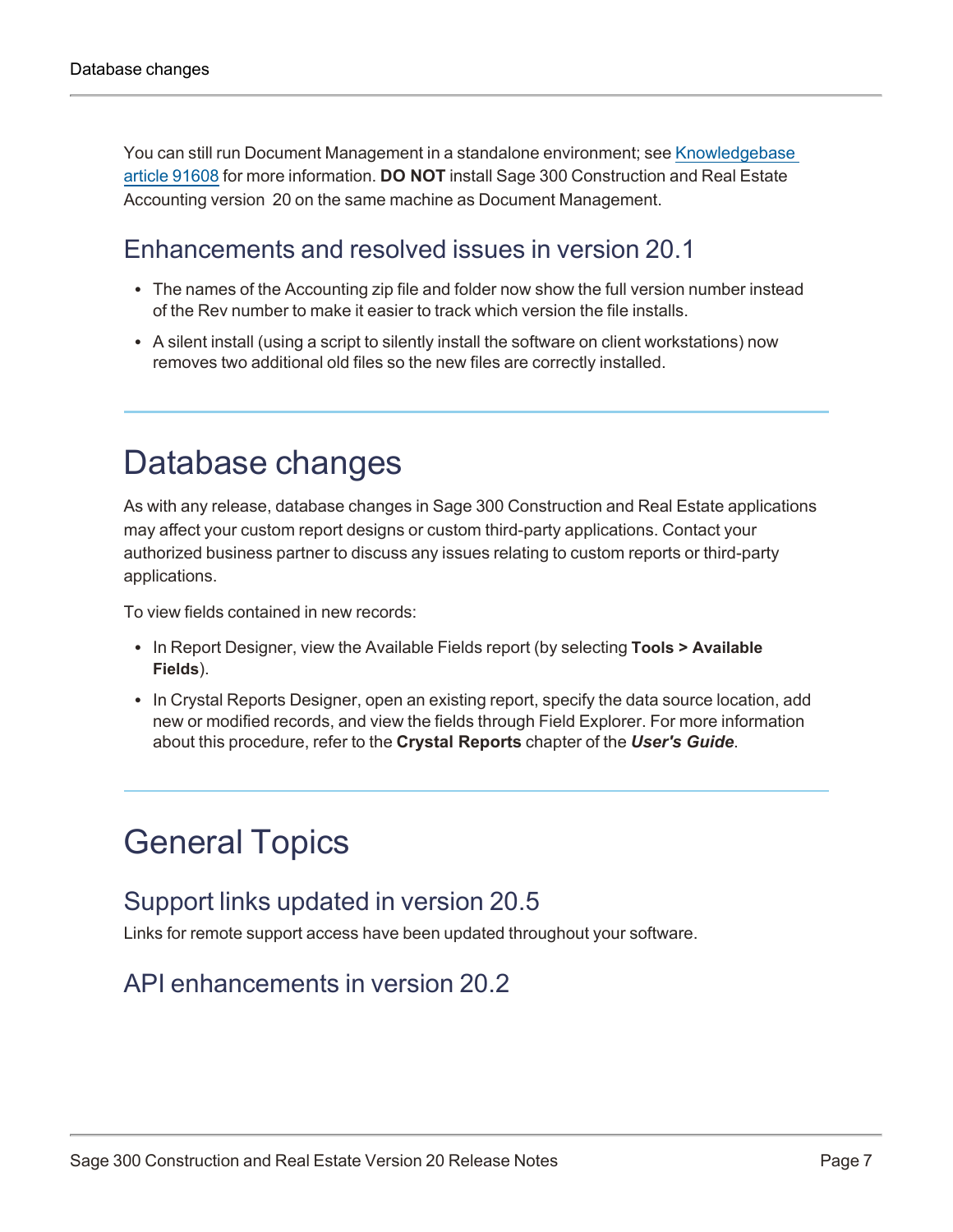The Application Programming Interfaces (APIs) were enhanced so they no longer rely on Sage SQL Replicator.

If you add Sage Service Operations or Sage Field Operations (which help onsite and offsite teams more efficiently manage daily field reports and work orders), you will no longer be required to install Sage SQL Replicator.

### Resolved issue in version 20.1

When your system cannot communicate with the Sage entitlement server and you see a message about expiring licenses, the message now includes instructions about using License Administrator to fix the issue. (This was also fixed in 18.4 Update 4.)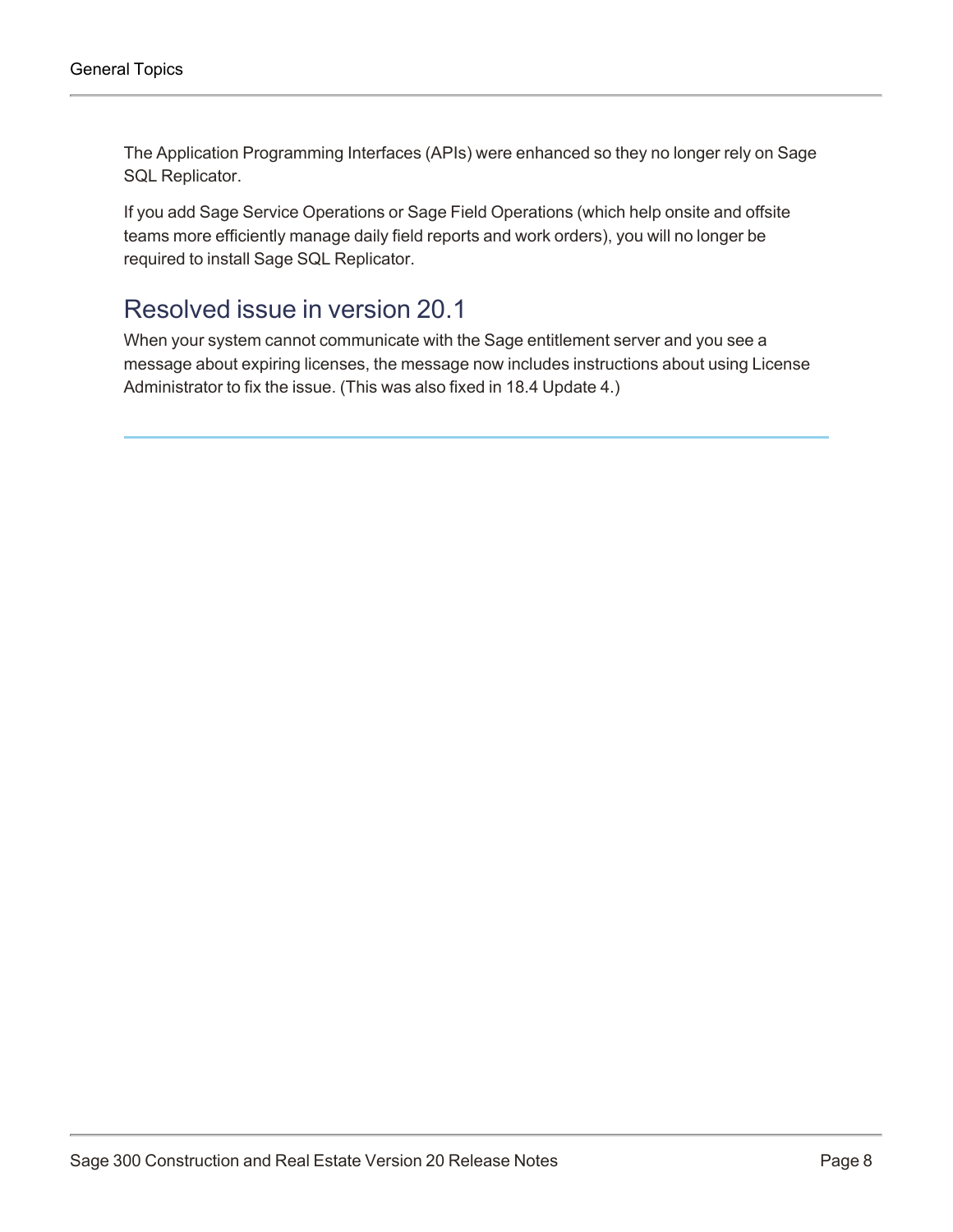## <span id="page-12-0"></span>Accounts Payable

### Resolved issue in version 20.4

#### Invoice import

Previously, the import of AP invoices would sometimes stop running, not process all invoices, and hang while showing a percent complete in the background task. Now, the import completes normally, so all invoices are processed.

### Enhancements in version 20.3

#### 1099 forms

For 2020, the Internal Revenue Service reissued form 1099-NEC for non-employee compensation. You now have the ability to select that form on the **1099 Settings** tab of the **Vendor Setup** window. The choices for **Form Type** are now:

- 1099-NEC Non-Employee Compensation
- 1099-MISC Rents/Gross Proceeds
- 1099-INT Interest
- 1099-DIV Dividend

If you already selected Non-Employee Compensation for the vendor, the correct form will automatically be selected after you upgrade to version 20.3.

If you need to report gross proceeds to this vendor (you selected the **Gross Proceeds Paid To An Attorney** check box), you must also select **1099-MISC Rents/Gross Proceeds** for **Form Type**. Consult with your accountant and refer to the IRS 1099 instructions at <https://www.irs.gov/pub/irs-pdf/i1099msc.pdf> for more information.

#### Business names

To accommodate longer business names, the maximum lengths of the following names were increased to 70 characters:

- <sup>l</sup> **Recipient Tax ID Name** on the **1099 Settings** tab of the **Vendor Setup** window
- <sup>l</sup> **Business Name Line 1** and **Business Name Line 2** of the **T5018 Settings** tab of the **Vendor Setup** window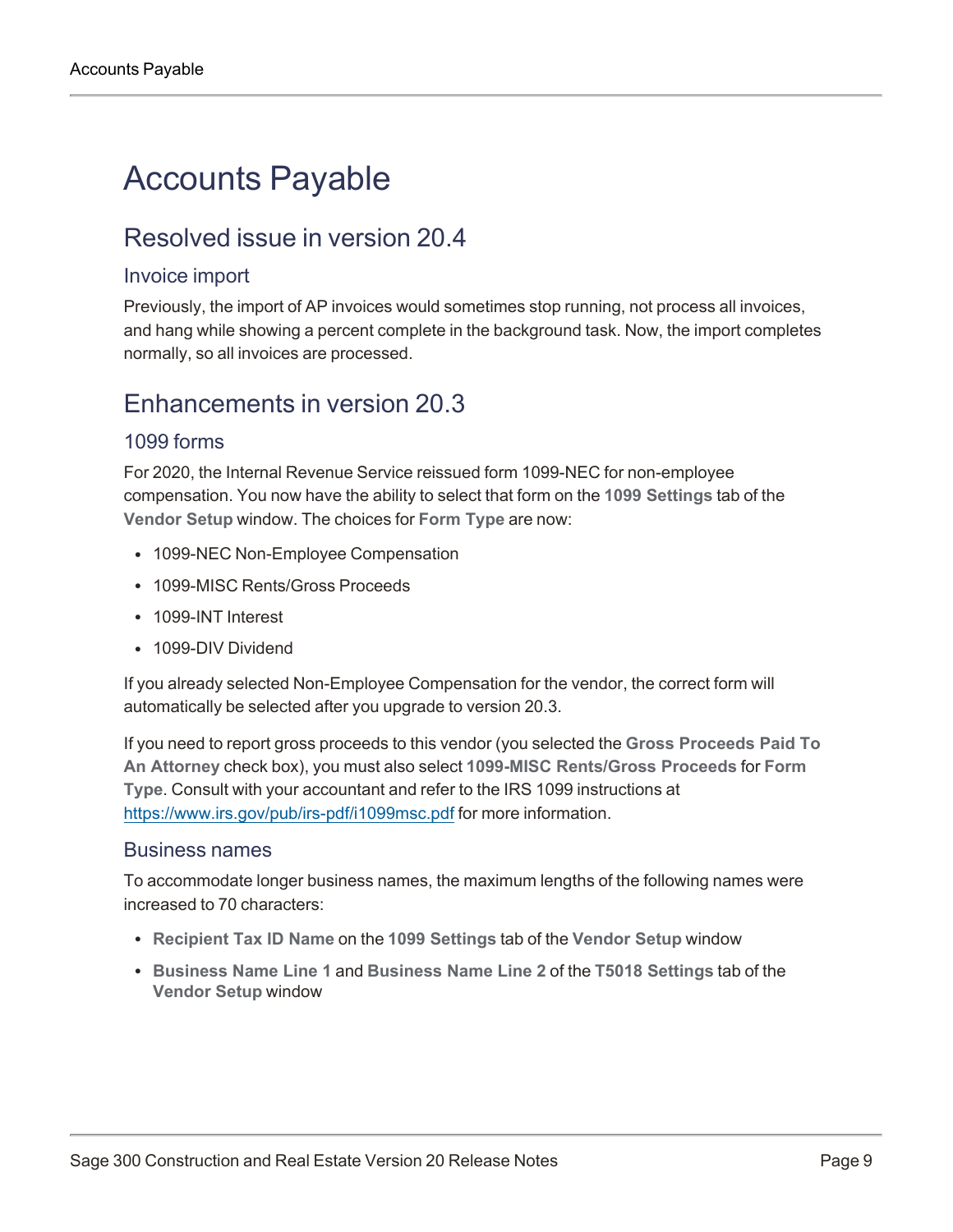#### **Reports**

The following reports were updated to use the longer business names, refer to the updated 1099 form, or use the EFT payment date as well as the check date.

- AP 1099 Preparation Report by Fiscal Entity.rpt
- AP 1099 Preparation Report by Prefix A.rpt
- AP 1099 Preparation Report by Prefix AB.rpt
- AP 1099 Preparation Report by Vendor.rpt
- AP CPRS Preparation Report.rpt
- AP Vendor Setup.rpt
- AP 1099 This Yr Amt Pd by VendorRecon (AP).rpt

<span id="page-13-0"></span>For more information about the 1099 Preparation reports, see [Knowledgebase](https://support.na.sage.com/selfservice/viewdocument.do?externalID=50350) article 50350.

### Resolved issues in version 20.2

#### **Compliance**

- **.** If you customized the Misc Compliance Type list and the total characters in the descriptions exceeds 999, you can now successfully access the **Misc Compliance** tab when tracking compliance. See [Knowledgebase](https://support.na.sage.com/selfservice/viewdocument.do?externalID=105229) article 105229 for more information.
- The Misc Compliance Items by Vendor report now shows items out of compliance when they are marked as **Required** or **Required for Final Compliance** but have not been received. See [Knowledgebase](https://support.na.sage.com/selfservice/viewdocument.do?externalID=47496) article 47496 for more information.

#### Aatrix forms

• When you are prompted for an Aatrix update and run the update, any new form types for new government reporting requirements will now appear in the Aatrix forms list for you to select. (This was also fixed in 18.4 Update 5.)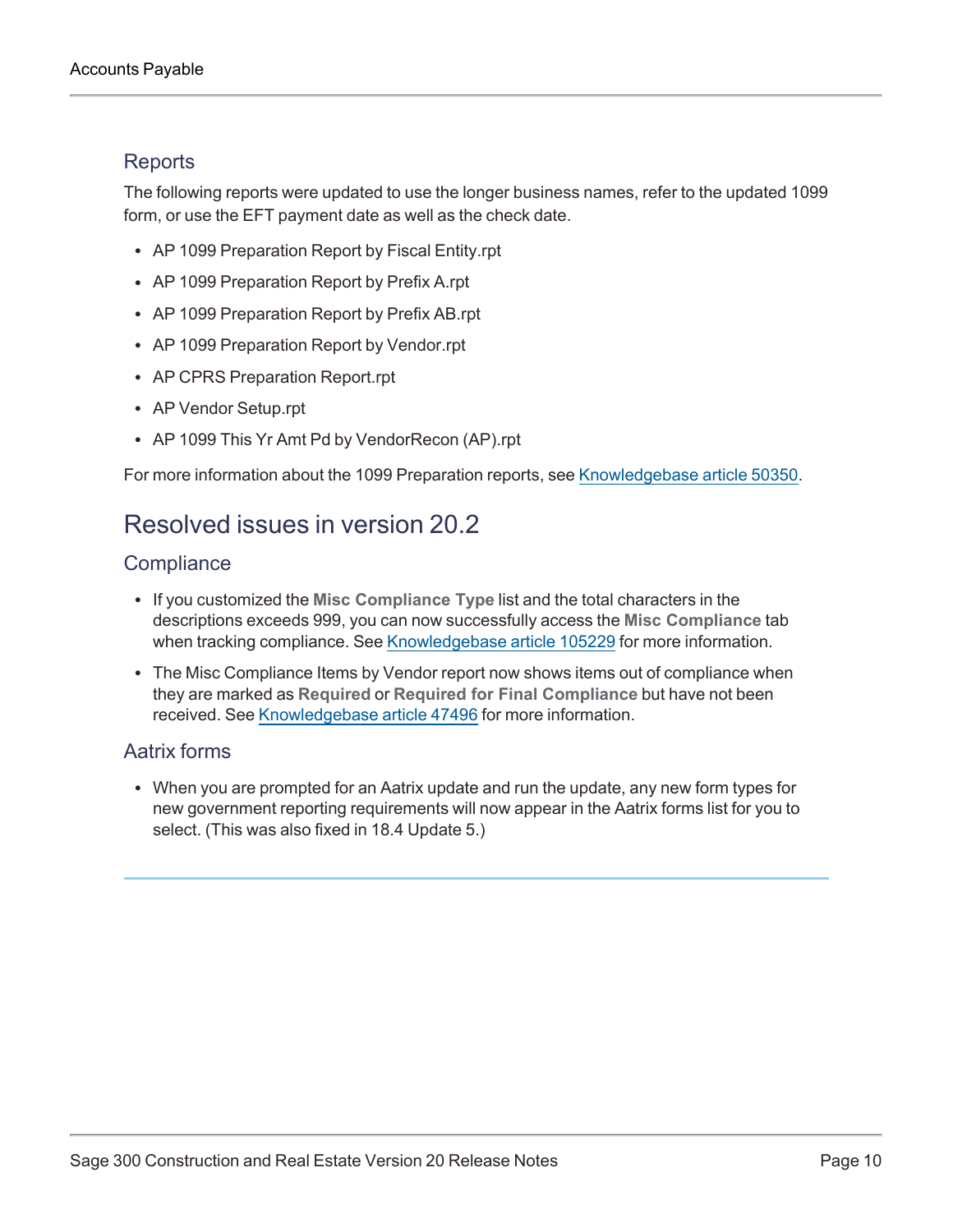## <span id="page-14-0"></span>Accounts Receivable

### Resolved issues in version 20.2

- When you run the Adjust Receivables task and un-apply or void a cash receipt, the entries are now created against the correct invoice. See [Knowledgebase](https://support.na.sage.com/selfservice/viewdocument.do?externalID=81284) article 81284 for more information.
- The AR Sales Tax Summary report now excludes amounts for stored materials that are already included in the Total Billed amounts. See [Knowledgebase](https://support.na.sage.com/selfservice/viewdocument.do?externalID=104503) article 104503 for more information.
- When a Service Management invoice is voided in Accounts Receivable, the note that is automatically written to Service Management now contains the correct information, including a valid date. Replicator can now successfully replicate the SM Notes table. See [Knowledgebase](https://support.na.sage.com/selfservice/viewdocument.do?externalID=92490) article 92490 for more information.
- When a Service Management invoice is voided in Accounts Receivable, the SM transactions that are created no longer have the same row ID and row version as the original transactions. See [Knowledgebase](https://support.na.sage.com/selfservice/viewdocument.do?externalID=104175) article 104175 for more information.

## <span id="page-14-1"></span>Address Book

There were no major updates to Address Book for this release.

## <span id="page-14-2"></span>**Billing**

### Resolved issue in version in 20.2

When printing a contract-based invoice where the balance to finish is \$100 million or greater, the balance to finish is no longer cut off on the report. See [Knowledgebase](https://support.na.sage.com/selfservice/viewdocument.do?externalID=98732) article 98732 for more information.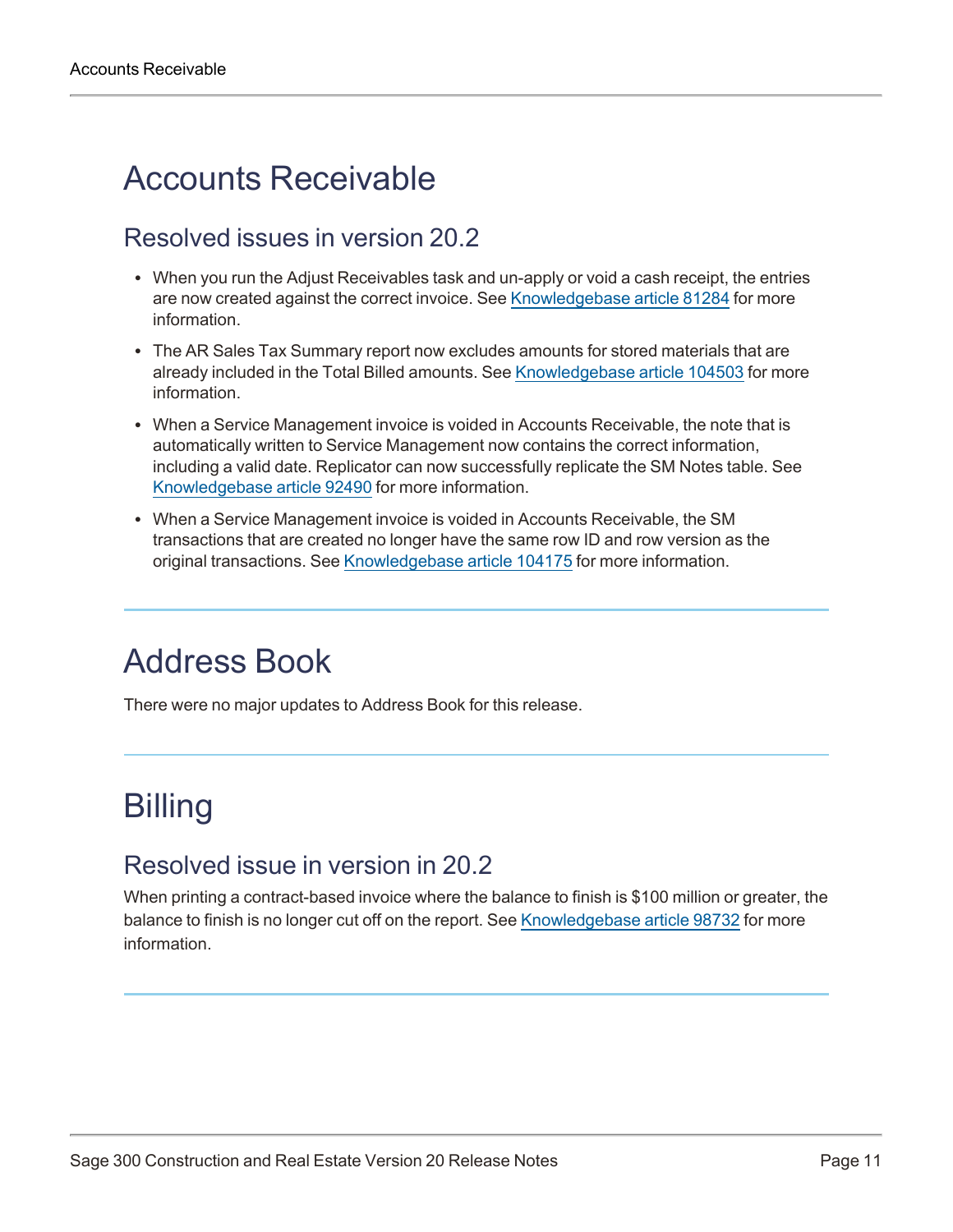## <span id="page-15-0"></span>Cash Management

There were no major updates to Cash Management for this release.

## <span id="page-15-1"></span>**Contracts**

There were no major updates to Contracts for this release.

## <span id="page-15-2"></span>Desktop

There were no major updates to Desktop for this release.

## <span id="page-15-3"></span>Equipment Cost

There were no major updates to Equipment Cost for this release.

### <span id="page-15-4"></span>Financial Statements

There were no major updates to Financial Statements for this release.

## <span id="page-15-5"></span>General Ledger

There were no major updates to General Ledger for this release.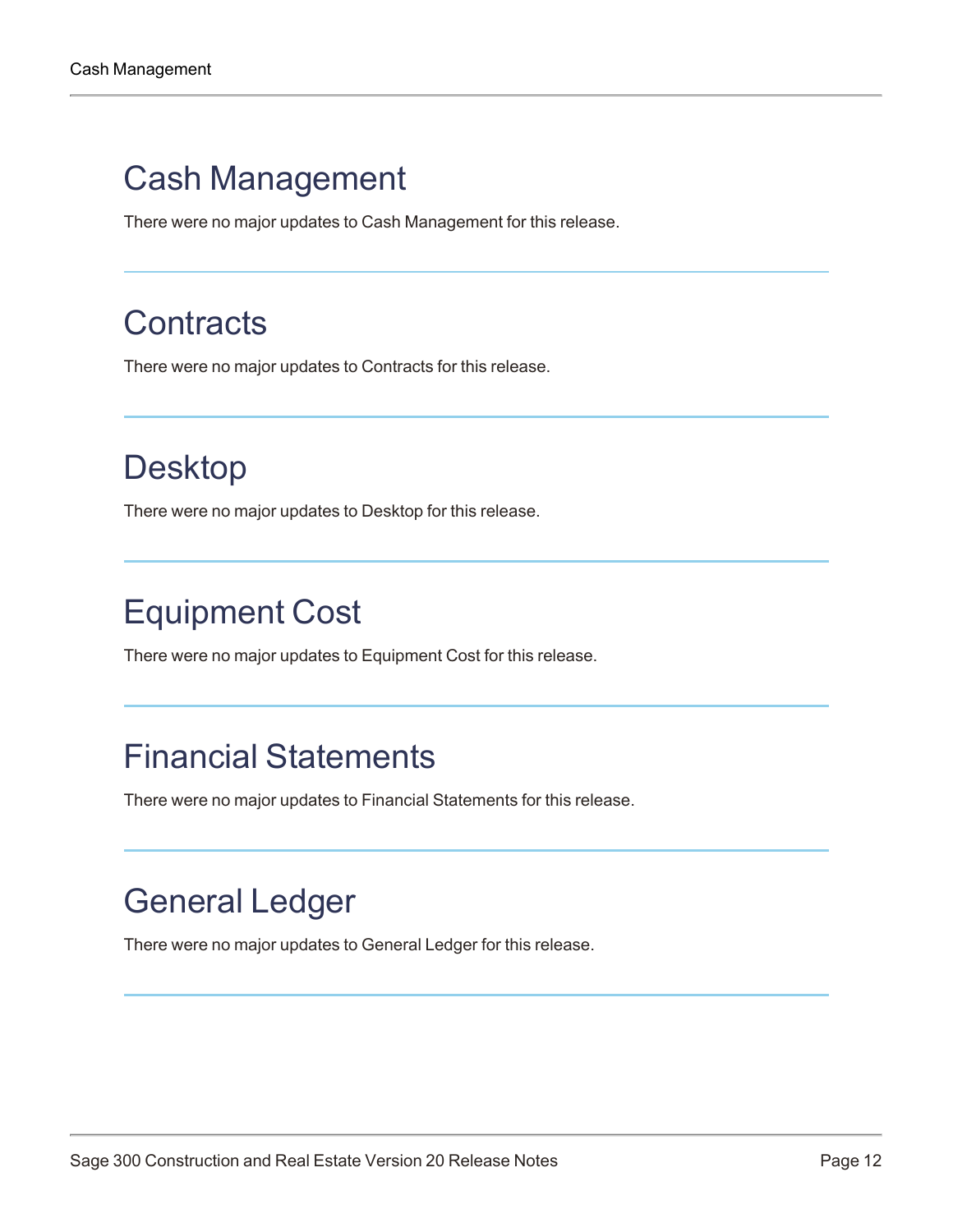## <span id="page-16-0"></span>Information Assistant

There were no major updates to Information Assistant for this release.

## <span id="page-16-1"></span>Inquiry

#### Resolved issue in version 20.1

When you export an inquiry, you can now select the location where the file is saved.

## <span id="page-16-2"></span>Inventory

### Resolved issues in version 20.1

- The extended cost on imported stock issues is now correctly calculated, even when the stock issue had a negative quantity on hand. (This was also fixed in 18.4 Update 4.)
- If you do not have Project Management, you no longer see an error message when you quick add a job to an order in Purchasing or Inventory. (This was also fixed in 18.4 Update 4.)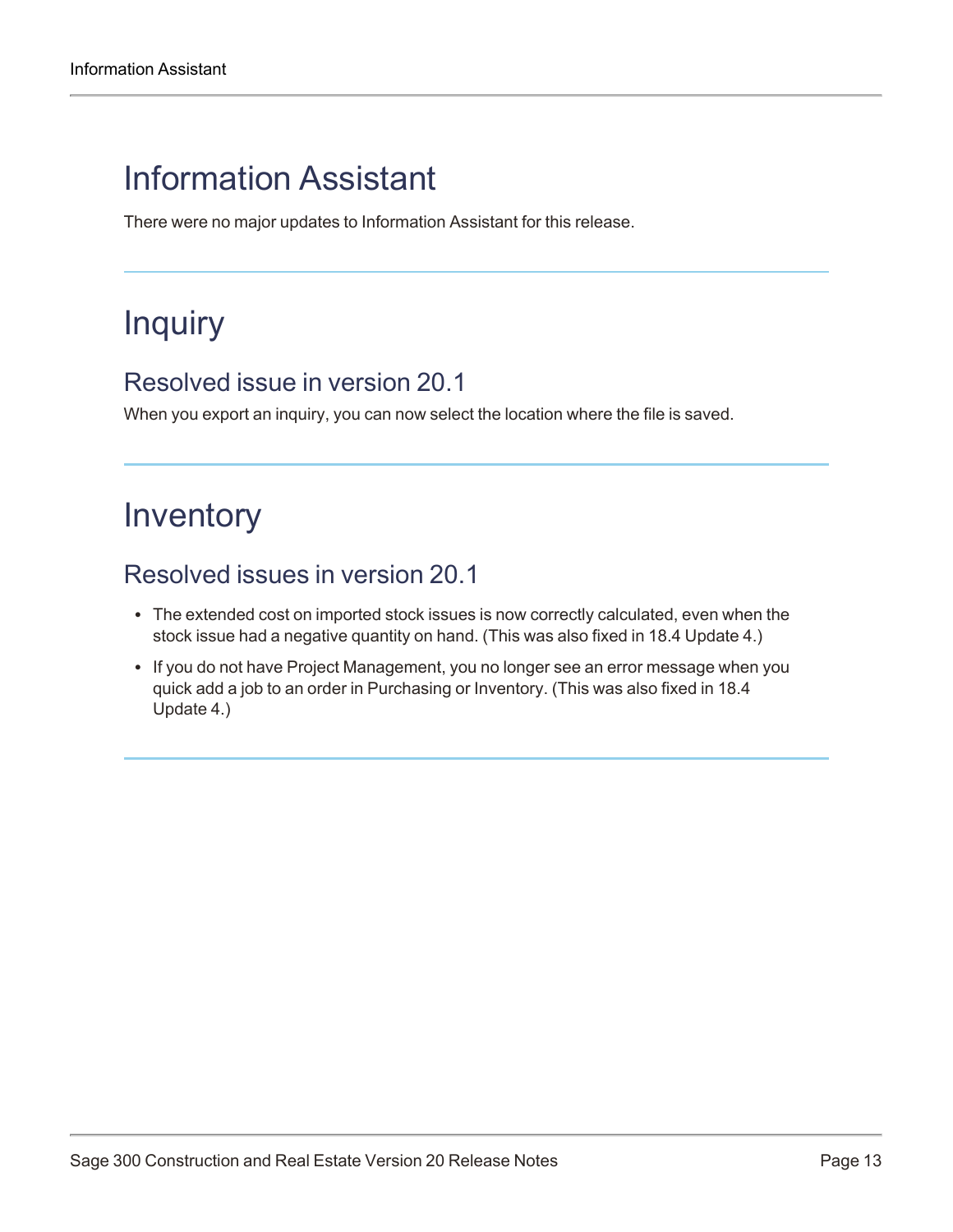## <span id="page-17-0"></span>Job Cost

### Resolved issue in version 20.4

#### Job setup with custom descriptions

If you use blank custom descriptions for job-related labels, you no longer see an error message when opening the **Job Setup** window and the labels appear correctly. See [Knowledgebase](https://support.na.sage.com/selfservice/viewdocument.do?externalID=103320) article [103320](https://support.na.sage.com/selfservice/viewdocument.do?externalID=103320) for more information. (This was also fixed in 20.3 Update 1.)

### Resolved issue in version 20.1

If the **Allow entry in GL** check box is selected for any accounts in the **General Ledger Account Setup** window, Job Cost no longer closes unexpectedly when selecting General Ledger accounts in the **Job Setup** window. See [Knowledgebase](https://support.na.sage.com/selfservice/viewdocument.do?externalID=101399) article 101399 for more information. (This was also fixed in 18.4 Update 3.)

## <span id="page-17-1"></span>License Administration

The License Administration tool was new for Sage 300 Construction and Real Estate Version 17.1.

Use this tool to track and assign licenses for your Sage 300 Construction and Real Estate applications.

To access the tool (on the server), select the **Sage Administration** program group, and then select **License Administration**.

- <sup>l</sup> Use the **Licenses** tab to view and allocate the total uses for each application.
- If your company purchased licenses for the Mobile Dashboard application (described on [page](#page-18-0) 15) or the Mobile Reports application (described on [page](#page-23-0) 20), assign these licenses to employees on the **Mobile Licenses** tab.

**Tip:** For information about using License Administration, see the online help by clicking  $\bigcirc$  (the Help button) in the upper-right corner of the window.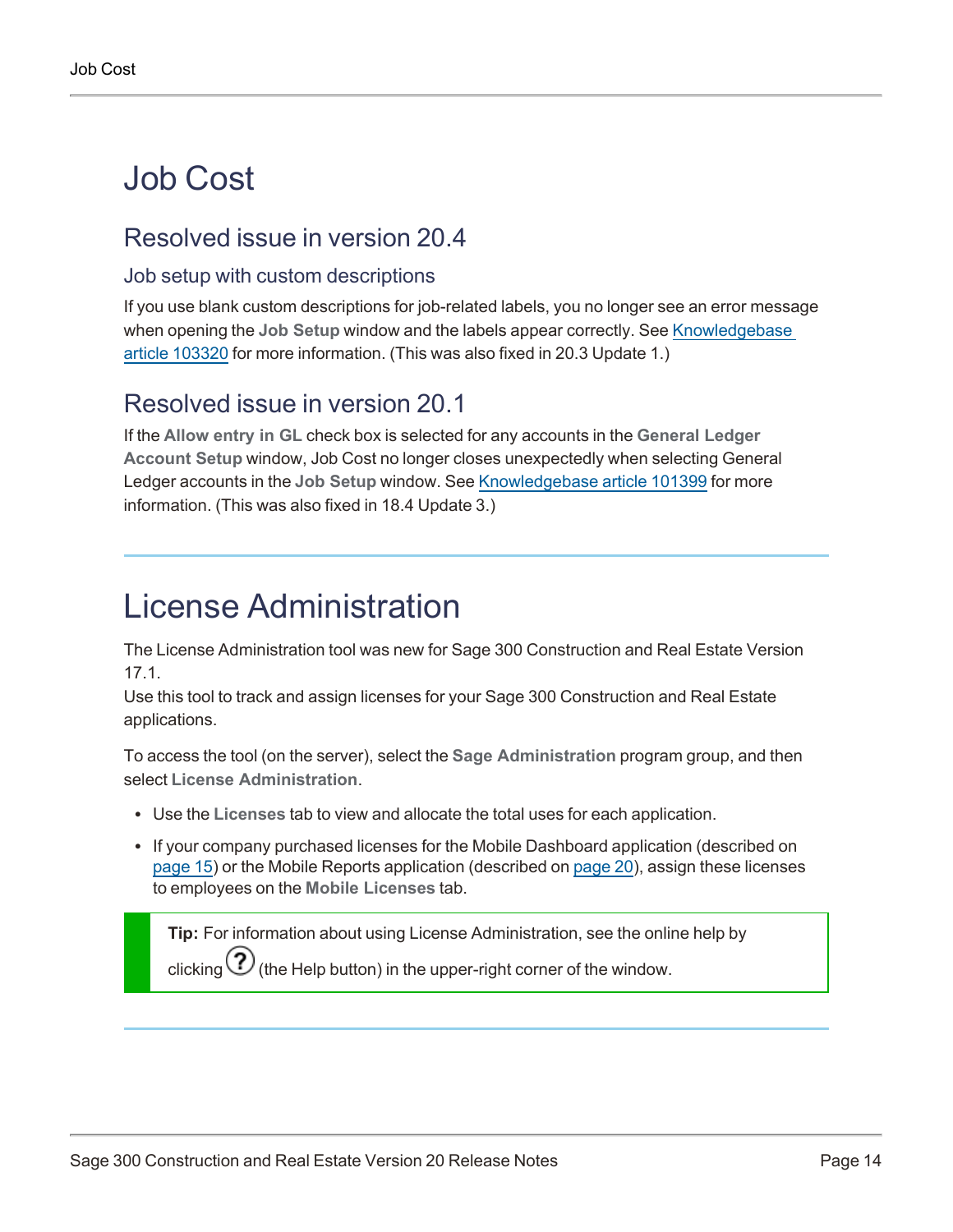## <span id="page-18-0"></span>Mobile Dashboard

The Mobile Dashboard application was new for Sage 300 Construction and Real Estate version 18.1. With this application, selected employees can use a mobile device or computer to view dashboards and dashboard reports with visual information about the state of your company. Those employees who have Dashboard Designer licenses can also import, create, and edit dashboard reports as well as create and edit dashboards. Dashboard reports contain one or more report parts, such as charts or grids with the data. See the [Introduction](https://support.na.sage.com/selfservice/viewdocument.do?externalID=90455) to Mobile [Dashboard](https://support.na.sage.com/selfservice/viewdocument.do?externalID=90455) video for more information.

To access Mobile Dashboards, your employees use a browser to log into the Sage Construction Central website, select **Intelligence** in the menu on the left, and then select **Dashboards**.

Sage provides a variety of dashboard reports that you can import and use for your dashboards; see the following table for descriptions. The *Sage [Construction](http://cdn.na.sage.com/Docs/en/customer/300cre/18_1/open/Mobile_SetupGuide_182.pdf) Central Setup Guide* also provides information about importing the Sage dashboard reports and creating dashboards. You can also select **Support > Help** in the upper-right corner of the Mobile Dashboard page to view the online help.

**Note:** Mobile Dashboards uses your company data stored in the SQL database. You must use the SQL Replicator to copy the data stored in the Actian Pervasive database and replicate it into a SQL database. See [page](#page-32-1) 29 for information about the SQL Replicator.

When you purchase Mobile Dashboard, a subscription to the Microsoft Azure Active Directory (AAD) is included. AAD provides a secure connection from your mobile device to your Sage 300 Construction and Real Estate data. You will receive an email with instructions to set up AAD and Mobile Dashboard. For information about setting up ADD, using License Administration to assign the Mobile Dashboard licenses to employees, and using Security Administration to control security for mobile, see the *Sage [Construction](http://cdn.na.sage.com/Docs/en/customer/300cre/18_1/open/Mobile_SetupGuide_182.pdf) Central Setup Guide*.

For information about purchasing Mobile Dashboard, contact your authorized Sage business partner or your Sage customer account manager at 1-800-858-7095 (or email [CREsales@sage.com\)](mailto:CREsales@sage.com).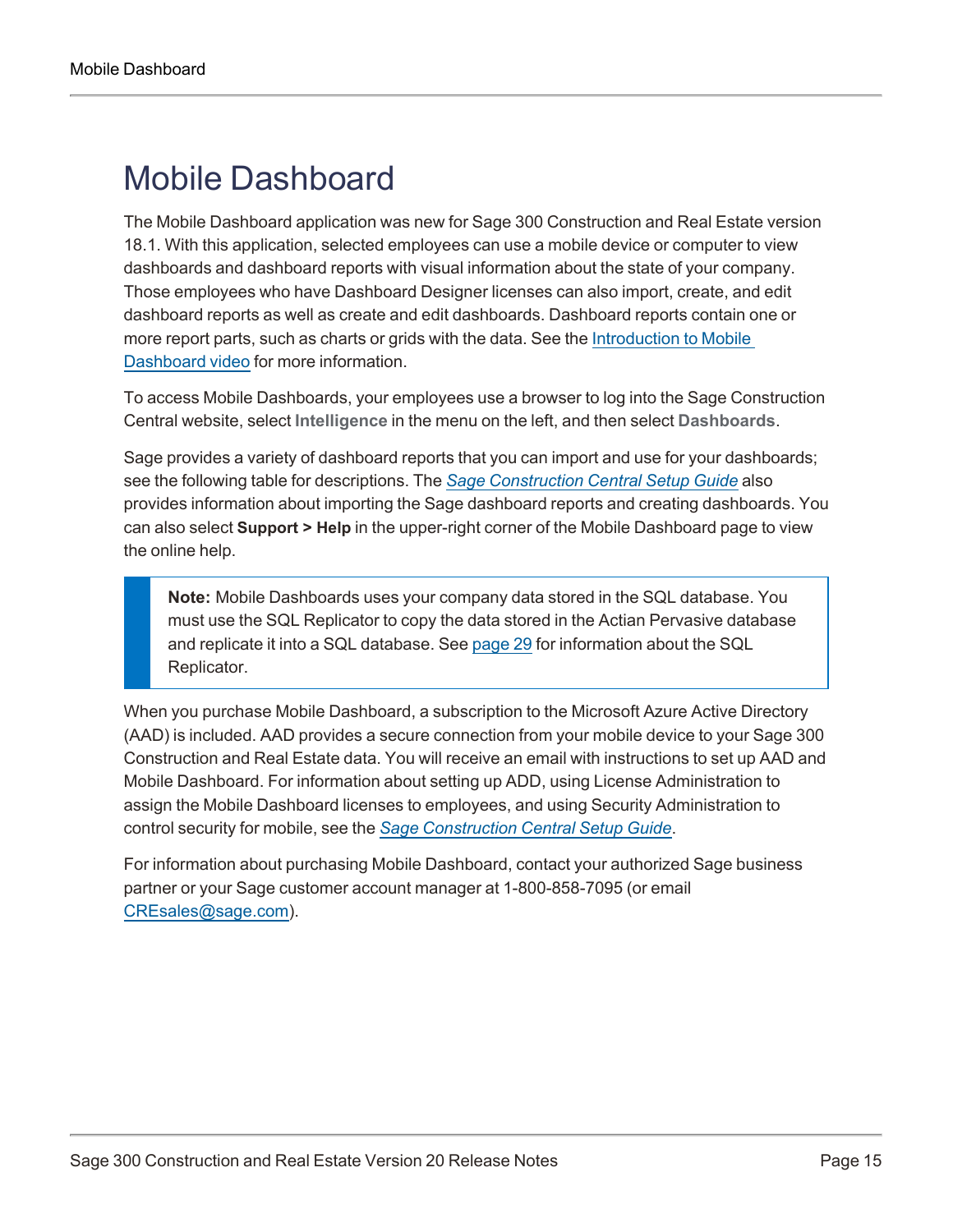### Sage dashboard reports

You can import the following Sage dashboard reports to use for creating your dashboards as well as your own dashboard reports. You can also import custom dashboard reports, such as those created by a consultant.

#### **Sage dashboard reports**

| <b>Report</b>                         | <b>Description</b>                                                                                                                                                                                                                                                                                                                                                                                                                                                                 |
|---------------------------------------|------------------------------------------------------------------------------------------------------------------------------------------------------------------------------------------------------------------------------------------------------------------------------------------------------------------------------------------------------------------------------------------------------------------------------------------------------------------------------------|
| <b>AP</b>                             |                                                                                                                                                                                                                                                                                                                                                                                                                                                                                    |
| <b>Accounts</b><br>Payable<br>Summary | This report shows the amounts owed each of your vendors. A donut chart<br>shows the open amounts by month and by vendor. A line chart shows the<br>monthly amounts by amount type for all vendors. A bar chart shows the top<br>10 vendors (ranked by open invoice amount) and their amounts owed. A grid<br>shows the vendor, amount paid, invoice balance, open retainage amount,<br>and net amount owed. You can click a vendor to drill down and view open<br>invoice details. |
| AP Aging -<br>Vendor<br>Detail        | This report shows details about the invoice amounts owed your vendors in<br>each aging period. A column chart shows the amount in each aging period. A<br>grid for each vendor shows details about the open invoices, including the<br>invoice number, invoice date, accounting date, invoice amount, and<br>remaining retainage payable. You can filter the chart and grid by vendor.*                                                                                            |
| AP Aging -<br>Vendor<br>Summary       | This report shows the amounts owed each of your vendors in each aging<br>period. A donut chart shows the open amount by aging period and by vendor.<br>A column chart shows the amounts owed all vendors by aging period. A grid<br>shows the vendor, open amount, open retainage amount, average days<br>open, and amounts in each aging period. You can click a vendor to drill down<br>and view invoice aging details.                                                          |
| AP Open<br>Invoice<br>Detail          | This report shows details about unpaid vendor invoices. A donut chart shows<br>the open amounts by month and by vendor. A line chart shows the monthly<br>amounts by type for all vendors. A grid for each vendor shows the invoice<br>date, invoice number, amount paid, invoice balance, open retainage, and net<br>amount owed. You can filter the chart and grid by vendor.*                                                                                                   |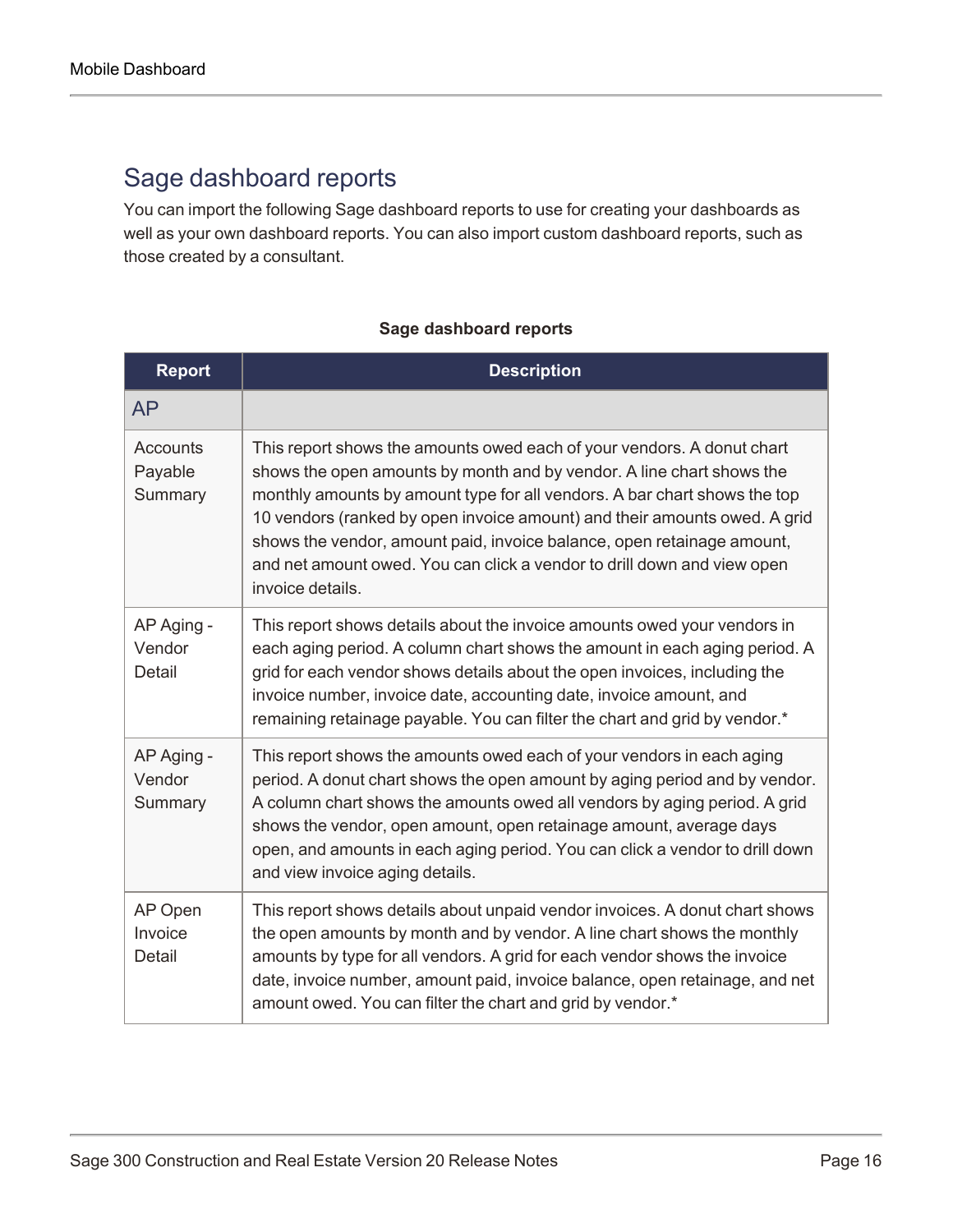| <b>Report</b>                    | <b>Description</b>                                                                                                                                                                                                                                                                                                                                                                                                                                                                                       |
|----------------------------------|----------------------------------------------------------------------------------------------------------------------------------------------------------------------------------------------------------------------------------------------------------------------------------------------------------------------------------------------------------------------------------------------------------------------------------------------------------------------------------------------------------|
| <b>AR</b>                        |                                                                                                                                                                                                                                                                                                                                                                                                                                                                                                          |
| AR Aging-<br>Customer<br>Detail  | This report shows the amounts due from your customers in each aging<br>period. A column chart and pie chart show the amounts due by aging period.<br>A grid for each customer shows the invoice date, invoice number, and open<br>invoice amounts in each aging period.                                                                                                                                                                                                                                  |
| <b>CM</b>                        |                                                                                                                                                                                                                                                                                                                                                                                                                                                                                                          |
| <b>Bank</b><br><b>Balances</b>   | This report shows the current bank account balance (as posted in Cash<br>Management) for each of your company's bank accounts.                                                                                                                                                                                                                                                                                                                                                                           |
| <b>JC</b>                        |                                                                                                                                                                                                                                                                                                                                                                                                                                                                                                          |
| Cost Code<br><b>Breakdown</b>    | This report has a grid for each job showing the cost code breakdown,<br>including the original estimate, approved estimate changes, revised<br>estimate, costs to date, variance between the estimate and the cost to date,<br>and percent completed (based on the costs compared to the revised<br>estimate).                                                                                                                                                                                           |
| Cost Type<br>Summary             | This report shows summary job cost information by cost type. A column chart<br>shows the amounts for each cost type. A grid shows the jobs and the<br>amounts (and % of total) for each cost type as well as the total job-to-date<br>costs.                                                                                                                                                                                                                                                             |
| Job Cost<br>Summary              | This report shows summary information about job costs after you select the<br>filters (cutoff date and job not completed as of date).* The grid shows the<br>revised contract and estimate amounts, committed costs, cost, billed<br>amount, billed-cost difference, profit, and profit margin.                                                                                                                                                                                                          |
| <b>Job Cost</b><br>Profitability | This report helps analyze the profitability of a job by showing if the job is more<br>or less profitable at the current stage of the job in comparison to the start of<br>the job. This grid includes columns for Job and Description, Status, Original<br>Contract, Original Estimate, Original Profit, Potential Price, Revised<br>Contract, Potential Estimate, Revised Estimate, JTD Cost, Percent<br>Complete, Cost at Complete, Profit Margin, and Profit Variance. (Available in<br>version 18.2) |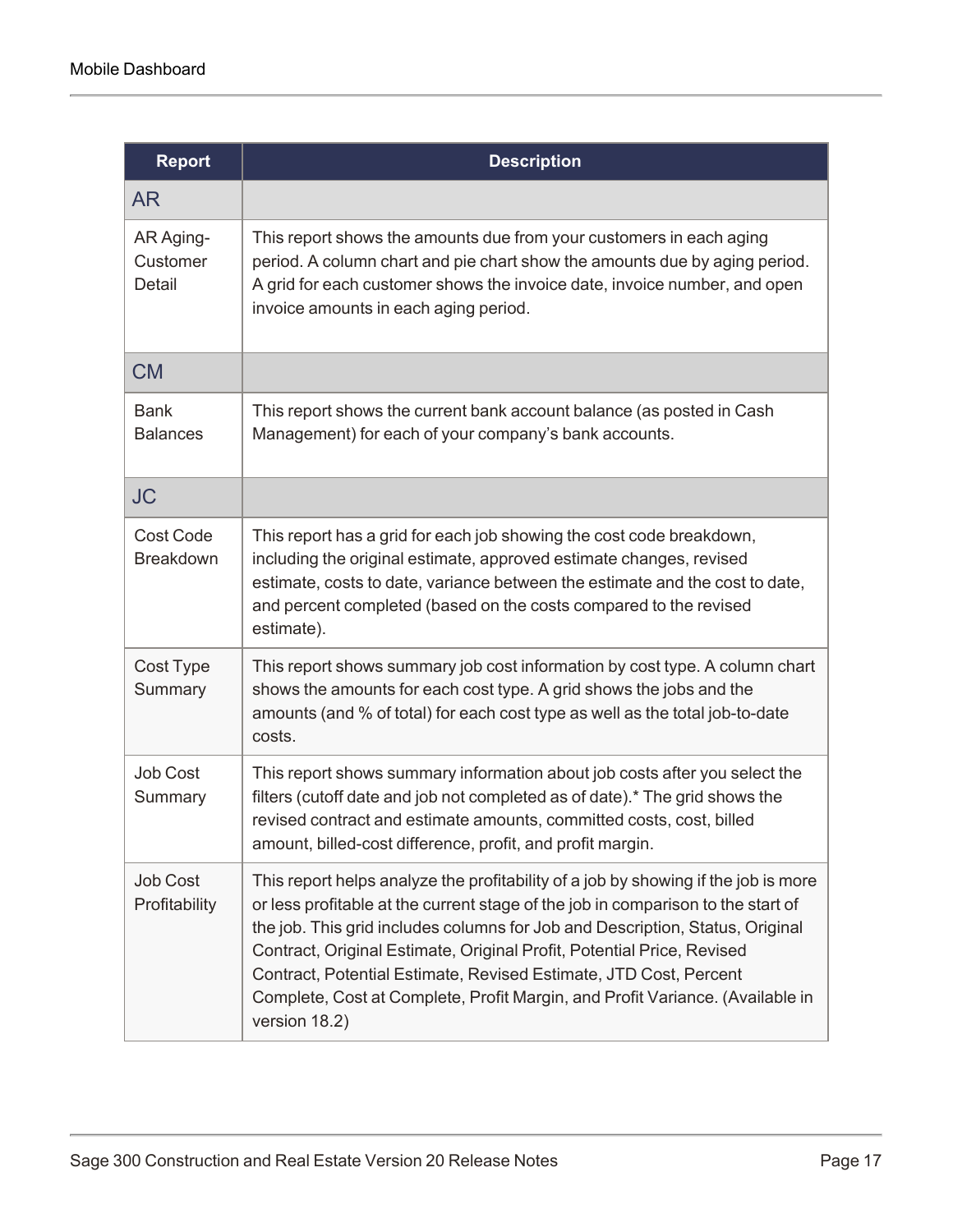| <b>Report</b>                      | <b>Description</b>                                                                                                                                                                                                                                                                                                                                                            |
|------------------------------------|-------------------------------------------------------------------------------------------------------------------------------------------------------------------------------------------------------------------------------------------------------------------------------------------------------------------------------------------------------------------------------|
| <b>PM</b>                          |                                                                                                                                                                                                                                                                                                                                                                               |
| Leasing<br>Summary                 | After you select the as of date and type the square footage type filters <sup>*</sup> , this<br>report shows the occupancy. A bar chart shows the percent leased by<br>property. A form shows the overall leased area, total area, and percent<br>leased, as well as the number of new leases, renewals, and terminations. A<br>grid shows this information by property.      |
| PM Aging -<br><b>Lease Detail</b>  | After you select the aging basis and aging date filters*, this report has an<br>expandable grid for each property showing the amounts due for each unit in<br>each aging period.                                                                                                                                                                                              |
| PM Aging<br>Summary by<br>Lease    | After you select the aging basis and aging date filters*, this report has an<br>expandable grid for each lease showing the amounts due in each aging<br>period. A column chart shows the open amount by charge type. You can click<br>a column to drill down and view the components of that charge type.                                                                     |
| PM Aging<br>Summary by<br>Property | After you select the aging basis and aging date filters*, this report shows<br>aging amounts by property. Two column charts show the stacked and<br>unstacked aging amounts for each property. A grid shows the amounts due<br>by property in each aging period. You can click a property to drill down and<br>view lease aging details.                                      |
| Property<br>Occupancy              | This report shows the occupancy percentage for each of your properties. A<br>line chart shows the total monthly occupancy for all property square footage<br>types. You can filter by property or range of months. An expandable grid<br>shows the occupancy for each year, property, type, and month. A grid for a<br>property shows the average occupancy by year and type. |

\* After you select a filter, click [**Update Results**]. If you type text for a filter, press **Enter** and then click [**Update Results**].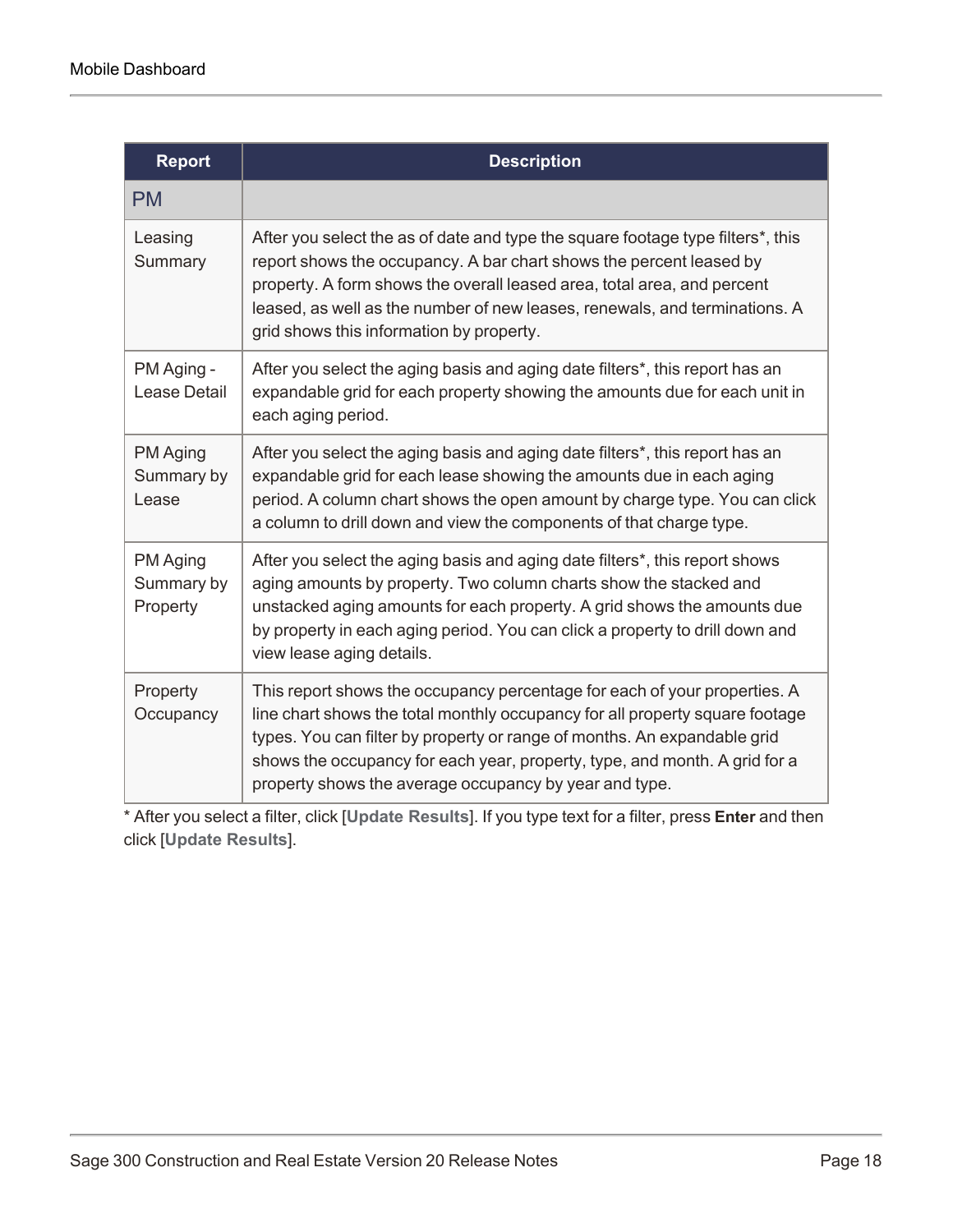### Sage dashboards

Sage provides two sample dashboards that you can import, which are described in the following table.

#### **Sage sample dashboards**

| <b>Dashboard</b>     | <b>Description</b>                                                                                                                                                                                          |
|----------------------|-------------------------------------------------------------------------------------------------------------------------------------------------------------------------------------------------------------|
| Financial<br>Summary | This dashboard provides an overview of current posted data for CM, AP, AR,<br>and JC:                                                                                                                       |
|                      | • A grid of the Cash Management bank balances                                                                                                                                                               |
|                      | • A line chart of the Accounts Payable Open, Invoiced, Paid, and<br>Retainage balances each month                                                                                                           |
|                      | • A column chart of the Accounts Receivable balances by aging period                                                                                                                                        |
|                      | • A grid of up-to-date job profitability information for each job-<br>comparing original and revised contract amounts, estimated and<br>actual costs, percent complete, projected profit, and profit margin |
| Project<br>Summary   | This dashboard provides information about current jobs:                                                                                                                                                     |
|                      | • A bar chart of the open Accounts Receivable amounts by job                                                                                                                                                |
|                      | • A column chart comparing the total estimated labor amount to the total<br>job-to-date labor cost for all jobs in progress                                                                                 |
|                      | • A grid of up-to-date job profitability information for each job-<br>comparing original and revised contract amounts, estimated and<br>actual costs, percent complete, projected profit, and profit margin |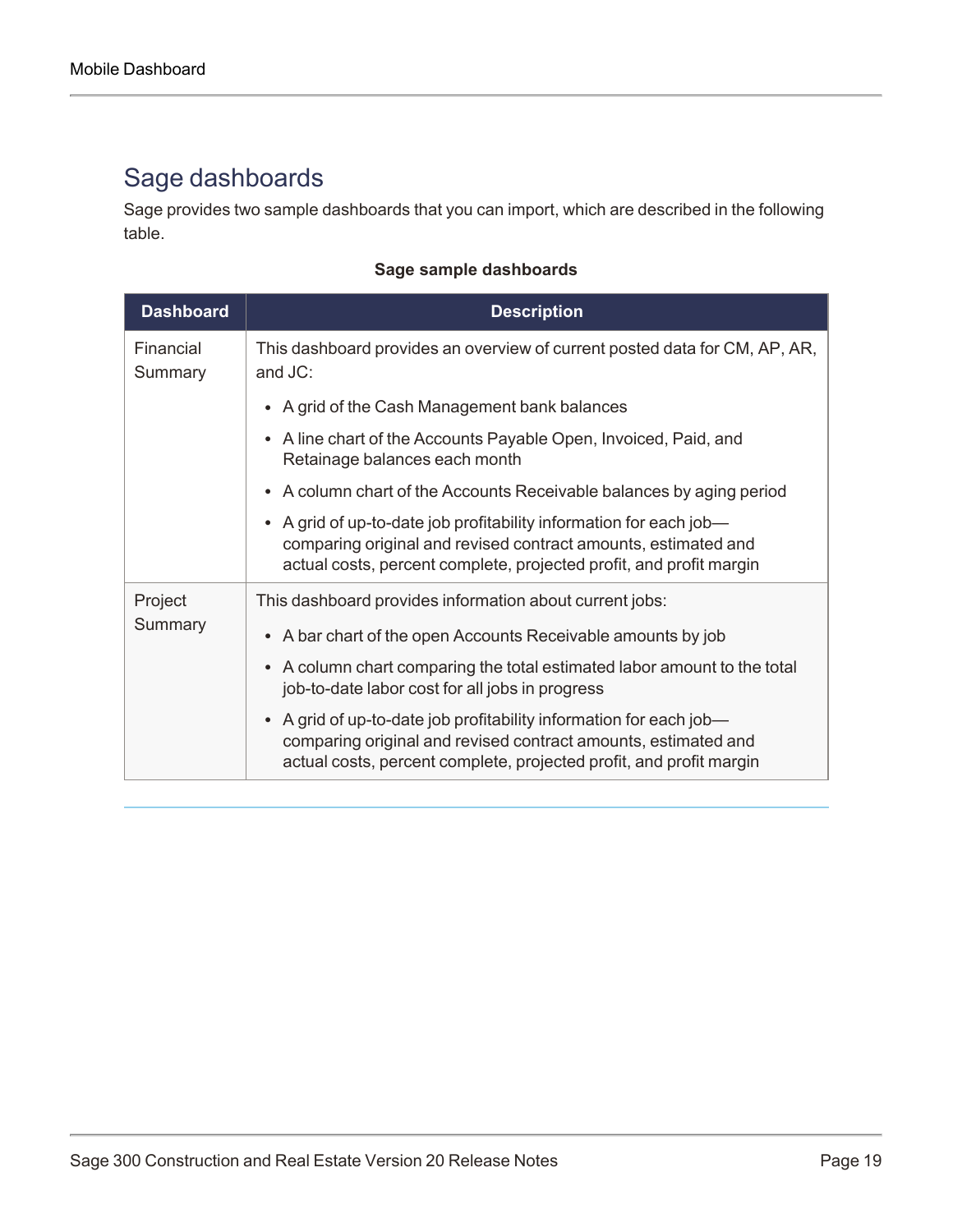## <span id="page-23-0"></span>Mobile Reports

The Mobile Reports application was new for Sage 300 Construction and Real Estate Version 17.1 Rev 6. With this application, selected employees can generate and view Crystal Reports in the field using a mobile device or computer. They can also send the reports through email. See the [Introduction](https://support.na.sage.com/selfservice/viewdocument.do?externalID=87676) to Mobile Reports video for more information.

To access Mobile Reports, your employees use a browser to log into the Sage Construction Central website, select **Intelligence** in the menu on the left, and then select **Mobile Reports**.

When you purchase Mobile Reports, a subscription to the Microsoft Azure Active Directory (AAD) is included. AAD provides a secure connection from your mobile device to your Sage 300 Construction and Real Estate data. You will receive an email with instructions to set up AAD and Mobile Reports. For information about setting up ADD, using License Administration to assign the Mobile Reports licenses to employees, and using Security Administration to control security for mobile, see the *Sage [Construction](http://cdn.na.sage.com/Docs/en/customer/300cre/18_1/open/Replicator_Mobile_SetupGuide_182.pdf) Central Setup Guide*.

**Note:** Mobile Reports uses your company data stored in the SQL database. You must use the SQL Replicator to copy the data stored in the Actian Pervasive database and replicate it into a SQL database. See [page](#page-32-1) 29 for information about the SQL Replicator.

You can learn more about Mobile Reports and the Sage Construction Central website through [complimentary](https://sageu.csod.com/default.aspx?p=sageu&c=300c&dlink=%2fDeepLink%2fProcessRedirect.aspx%3fmodule%3dlodetails%26lo%3df93f51c3-f6b3-4e76-9405-02224ab4958c) online courses offered by Sage University.

For information about purchasing Mobile Reports, contact your authorized Sage business partner or your Sage customer account manager at 1-800-858-7095 (or email [CREsales@sage.com\)](mailto:CREsales@sage.com).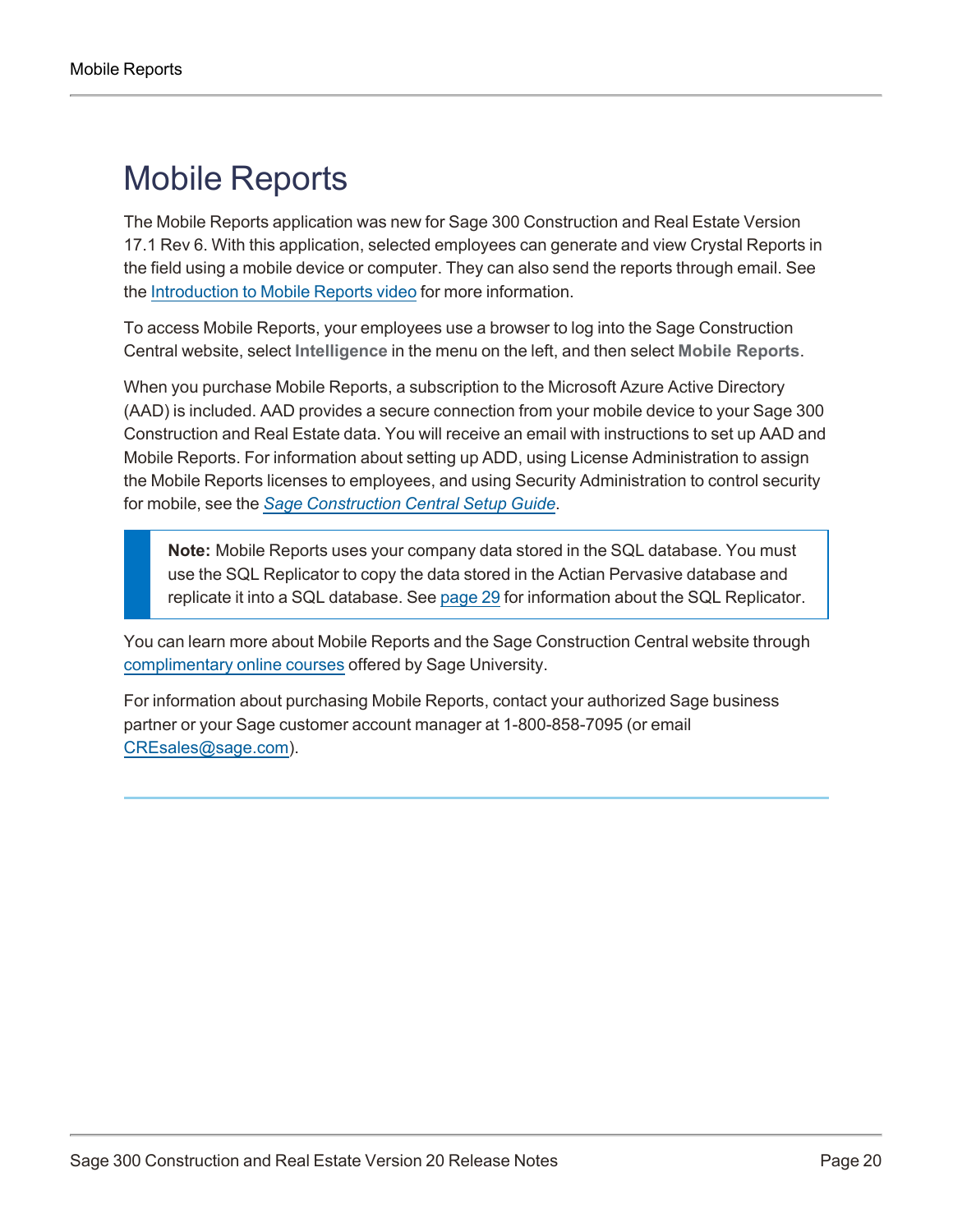## <span id="page-24-0"></span>ODBC

### Enhancement in version 20.3

You can now add an employee tax record through ODBC.

### Resolved issue in version 20.2

ODBC connections no longer create "Authenticating user ID" entries in the log file when the connection string includes **SilentLogging=1**, so the log file size does not grow as fast. See [Knowledgebase](https://support.na.sage.com/selfservice/viewdocument.do?externalID=104356) article 104356 for more information.)

## <span id="page-24-1"></span>Payroll (Australia)

**Important!** The sample cheque forms that come with Sage 300 Construction and Real Estate may not be fully compliant with all federal and state laws and other requirements, which can differ from one jurisdiction to another. It is your responsibility to familiarize yourself with all applicable laws and requirements, and to modify your cheque forms as needed to ensure compliance.

### Enhancement in 20.2

In order to report payments related to COVID-19 (JobKeeper), additional other allowances were added.

In the **Single Touch Payroll Settings** window, click [**Other Allowances**], and then click [**Additional Allowances**]. You can then use one of the JobKeeper allowances provided in the table or insert another row in the table for a new allowance. (This was also fixed in 20.1 Update 1.)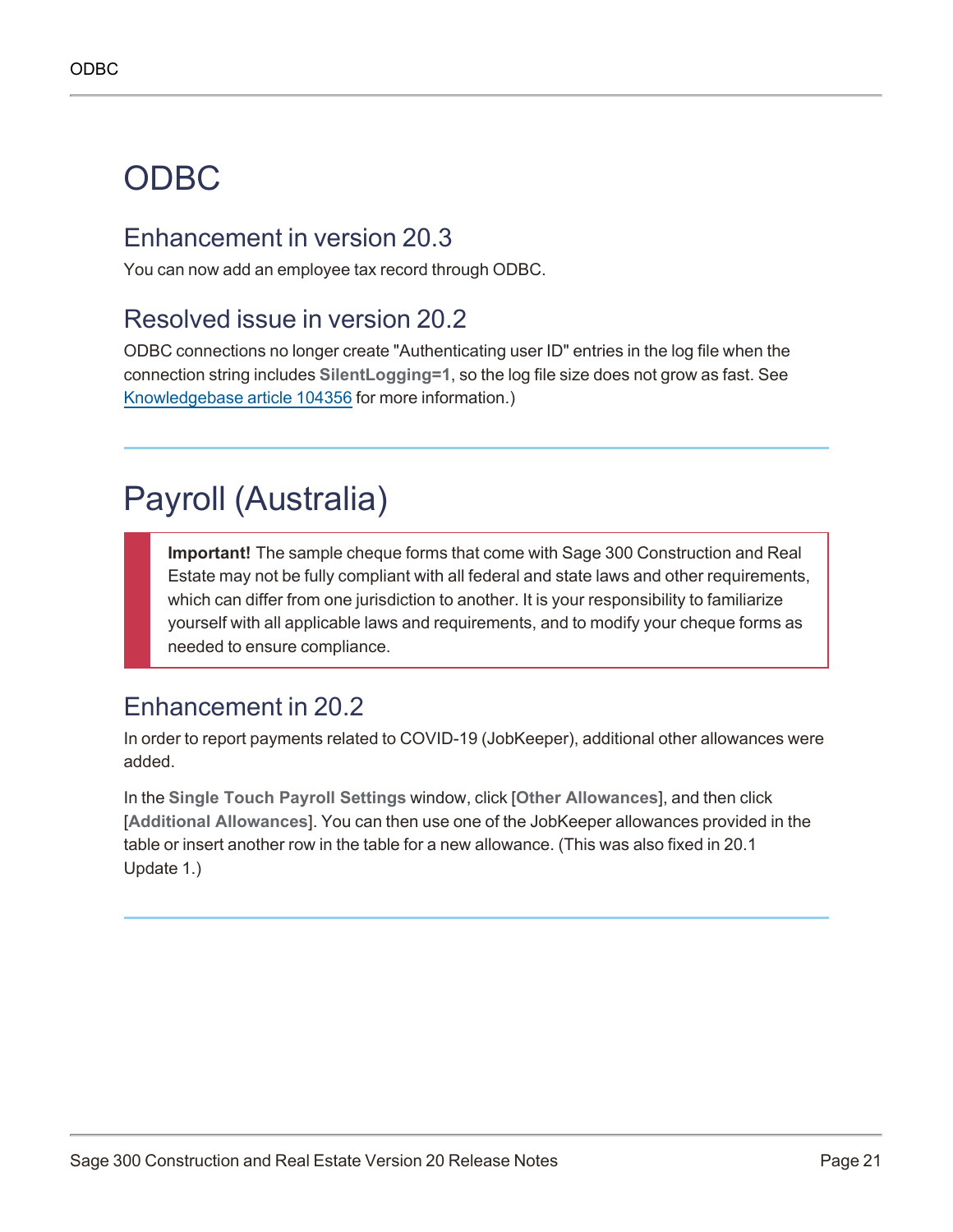## <span id="page-25-0"></span>Payroll (Canada)

**Important!** The sample cheque forms that come with Sage 300 Construction and Real Estate may not be fully compliant with all federal and provincial laws and other requirements, which can differ from one jurisdiction to another. It is your responsibility to familiarize yourself with all applicable laws and requirements, and to modify your cheque forms as needed to ensure compliance.

### <span id="page-25-1"></span>Resolved issue in version 20.5

#### Payroll messaging

<span id="page-25-2"></span>Messaging when generating or regenerating Direct Deposits has improved.

### Resolved issue in version 20.4

#### Aatrix history

Previously, when starting an Aatrix eFile and Reporting task, you might not see some saved Aatrix reports. Now, reports are saved in the correct folder so that you can access them later. If you cannot Aatrix reports that you previously saved, see [Knowledgebase](https://support.na.sage.com/selfservice/viewdocument.do?externalID=109361) article 109361 for more information. (This was also fixed in 20.3 Update 1.)

### <span id="page-25-3"></span>Enhancements in version 20.3

#### T4 forms

T4 forms must now include Other Information codes with amounts employees received during specific date ranges so the Canada Revenue Agency can validate payments for the Canada Emergency Wage Subsidy (CEWS), Canada Emergency Response Benefit (CERB), and Canada Emergency Student Benefit (CESB). When you install version 20.3 and upgrade your data files, there will be a new **CQ** code with an amount of **Employment Income** in the **Other Information Boxes** area on the **Amounts** tab of the **Modify T4 Formats** window. When Aatrix processes the T4 information, they will assign code 57, 58, 59, or 60 (or any future codes) based on the cheque dates. See Sage [Knowledgebase](https://support.na.sage.com/selfservice/viewdocument.do?externalID=106589) article 106589 for more information.

The **Other Information Boxes** area now contains room for nine (instead of six) codes and amounts.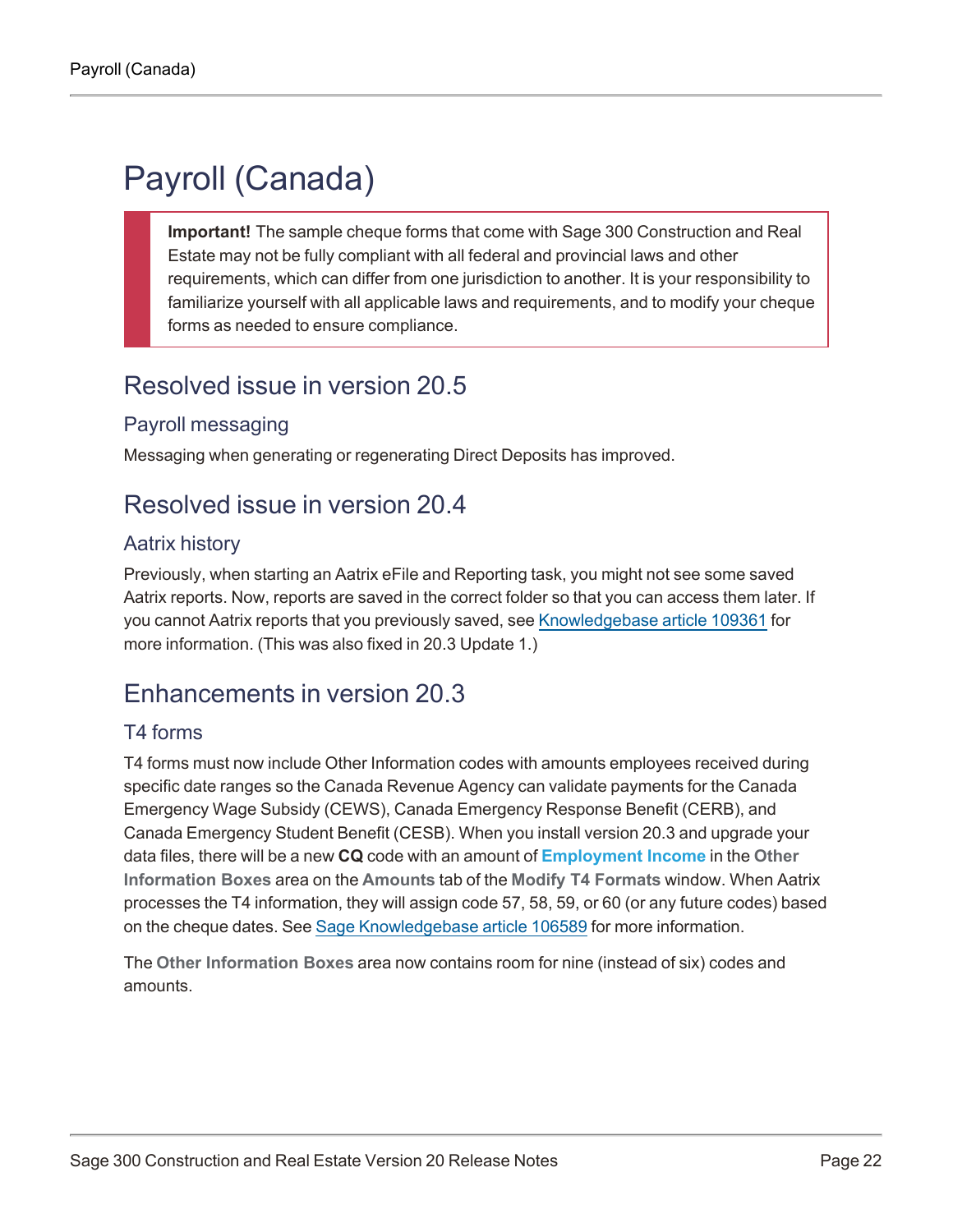### <span id="page-26-0"></span>Resolved issues in version 20.2

#### Aatrix forms

• When you are prompted for an Aatrix update and run the update, any new form types for new government reporting requirements will now appear in the Aatrix forms list for you to select. (This was also fixed in 18.4 Update 5.)

#### **Reports**

- The PR Union reports no longer include employees who did not work during the period reported. See [Knowledgebase](https://support.na.sage.com/selfservice/viewdocument.do?externalID=68072) article 68072 for more information.
- The PR Labor Distribution report now always shows the correct Gross Pay amount (without including the Reimbursement and Accrual Pay amounts). See [Knowledgebase](https://support.na.sage.com/selfservice/viewdocument.do?externalID=103411) article [103411](https://support.na.sage.com/selfservice/viewdocument.do?externalID=103411) for more information.
- The PR Subject to Date Range report now always includes the employee names, even when the person running the report does not have permission to the jobs. See [Knowledgebase](https://support.na.sage.com/selfservice/viewdocument.do?externalID=104430) article 104430 for more information.

### <span id="page-26-1"></span>Resolved issues in version 20.1

- The year-to-date gross amount on a paycheck is now correctly calculated by adding the gross amount of the paycheck to the previous year-to-date gross amount. (This was also fixed in 18.4 Update 1.)
- You can now view your company's historical tax filings in Aatrix.
- When Aatrix introduces a new form type, you no longer see an error message. You can continue printing from Aatrix. (This was also fixed in 18.4 Update 4.)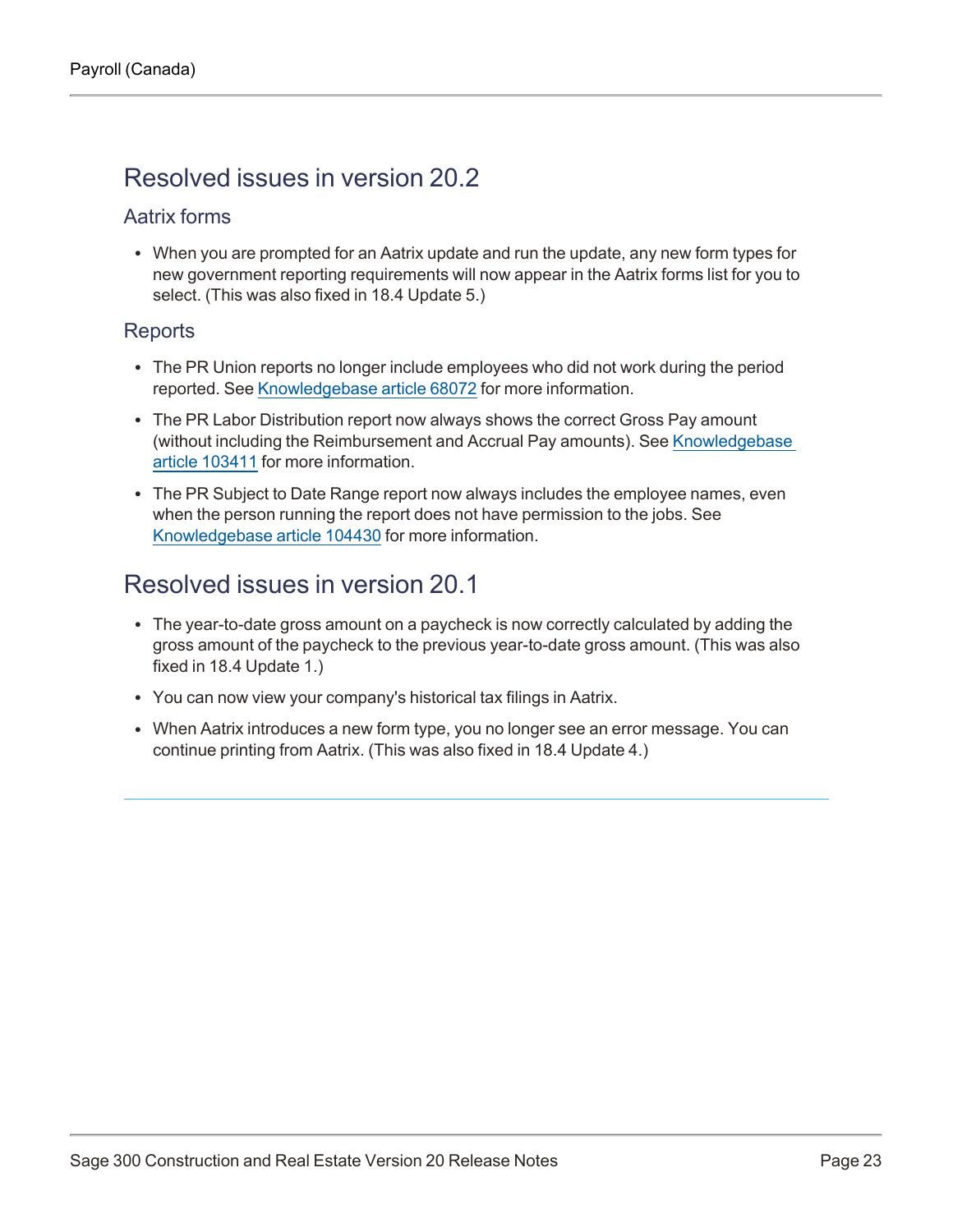## <span id="page-27-0"></span>Payroll (United States)

**Important!** The sample check forms that come with Sage 300 Construction and Real Estate may not be fully compliant with all federal, state, and local laws and other requirements, which can differ from one jurisdiction to another. It is your responsibility to familiarize yourself with all applicable laws and requirements, and to modify your check forms as needed to ensure compliance.

### <span id="page-27-1"></span>Resolved issues in version 20.5

#### **Connecticut**

The correct amount prints in box 14 on Form W-2 for Conncticut Paid Family Medical Leave.

#### Payroll messaging

<span id="page-27-2"></span>Messaging when generating or regenerating Direct Deposits has improved.

### Enhancements and resolved issues in version 20.4

#### California Pay Data reporting

The new California Pay Data report is similar to the federal EEO-1 Component 2 report (which is not currently used). These reports group employees by ethnicity, race, and gender, as well as job category and pay band. However, the California report includes the choice of **Non-binary** for gender, so this choice was added for **Gender** in the **Employee Setup** window

If your company needs to file California Pay Data reports, select **Tasks > EEO/Pay Data Reporting**, and then follow the steps in the online help topic to create the report file to upload to the California portal.

For more information about reporting requirements, see the California Pay Data [Reporting](https://www.dfeh.ca.gov/paydatareporting/) [website](https://www.dfeh.ca.gov/paydatareporting/).

#### Hourly fringe rates on state certified reports

In versions 20.1, 20.2, and 20.3, hourly fringe rates were calculated using the Basis on the check fringe instead of the Total Hours on the check. Now, you can use either method. See [Knowledgebase](https://support.na.sage.com/selfservice/viewdocument.do?externalID=108599) article 108599 for more information. (This was also fixed in 20.3 Update 1.)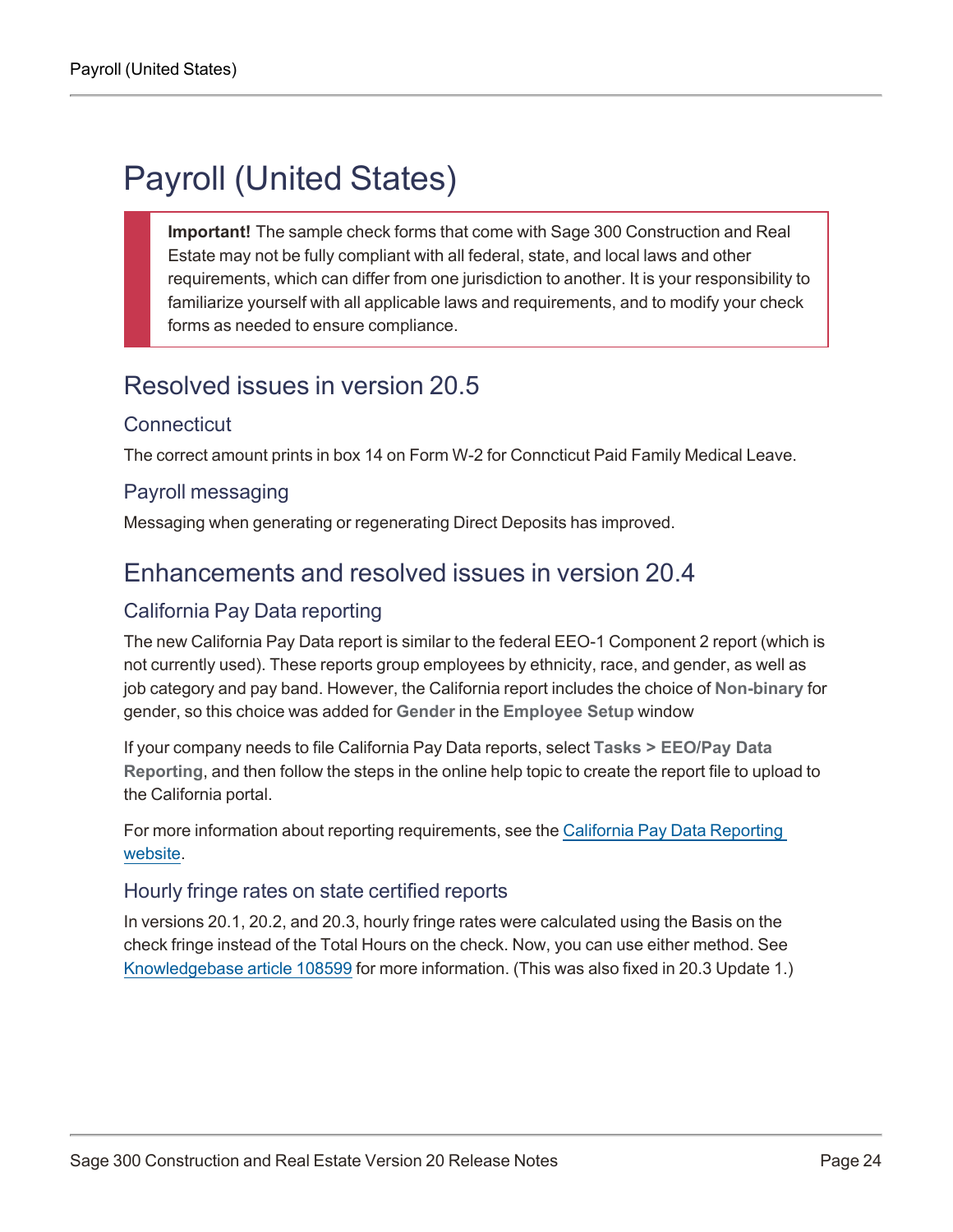#### Aatrix history

Previously, when starting an Aatrix eFile and Reporting task, you might not see some saved Aatrix reports. Now, reports are saved in the correct folder so that you can access them later. If you cannot Aatrix reports that you previously saved, see [Knowledgebase](https://support.na.sage.com/selfservice/viewdocument.do?externalID=109361) article 109361 for more information. (This was also fixed in 20.3 Update 1.)

### <span id="page-28-0"></span>Enhancements in version 20.3

#### W-2 forms

Box 14 on W-2 forms can now include descriptions and amounts for qualifying sick leave or family leave paid pursuant to the Families First Coronavirus Response Act. The **Box 14** area on the **Amounts** tab of the **Modify W-2 Forms** window now contains room for six (instead of three) codes and amounts.

#### New York check stubs

New York state law now requires contractors and subcontractors to provide employees with information about the supplement rate (in addition to the prevailing wage) for their particular job classification on each pay stub. This information will be shown after "**PW/FRG Rate**" on the stubs. See [Knowledgebase](https://support.na.sage.com/selfservice/viewdocument.do?externalID=106254) article 106254 for more information. new KB is 106254

#### Termination reason

In addition to entering the date when an employee was terminated, you can now select the **Reason** for the termination on the **Misc Info** tab of the **Employee Setup** window.

#### Note about changes to Affordable Care Act (ACA) forms

The IRS added six new Offer of Coverage codes for 1095-C forms. If your company offers an Individual Coverage Health Reimbursement Arrangement (HRA), select the appropriate new code in the ACA preparer within Aatrix. If you select code 1L, 1M, or 1N for an employee, you must also enter the ZIP code of the employee's residence. If you select code 1O, 1P, or 1Q, you must also enter the ZIP code of the employee's primary site of employment. See [Knowledgebase](https://support.na.sage.com/selfservice/viewdocument.do?externalID=108227) article 108227 for more information and links to the IRS web pages.

### <span id="page-28-1"></span>Resolved issues in version 20.2

#### Aatrix forms

• When you are prompted for an Aatrix update and run the update, any new form types for new government reporting requirements (such as for Paid Family and Medical Leave in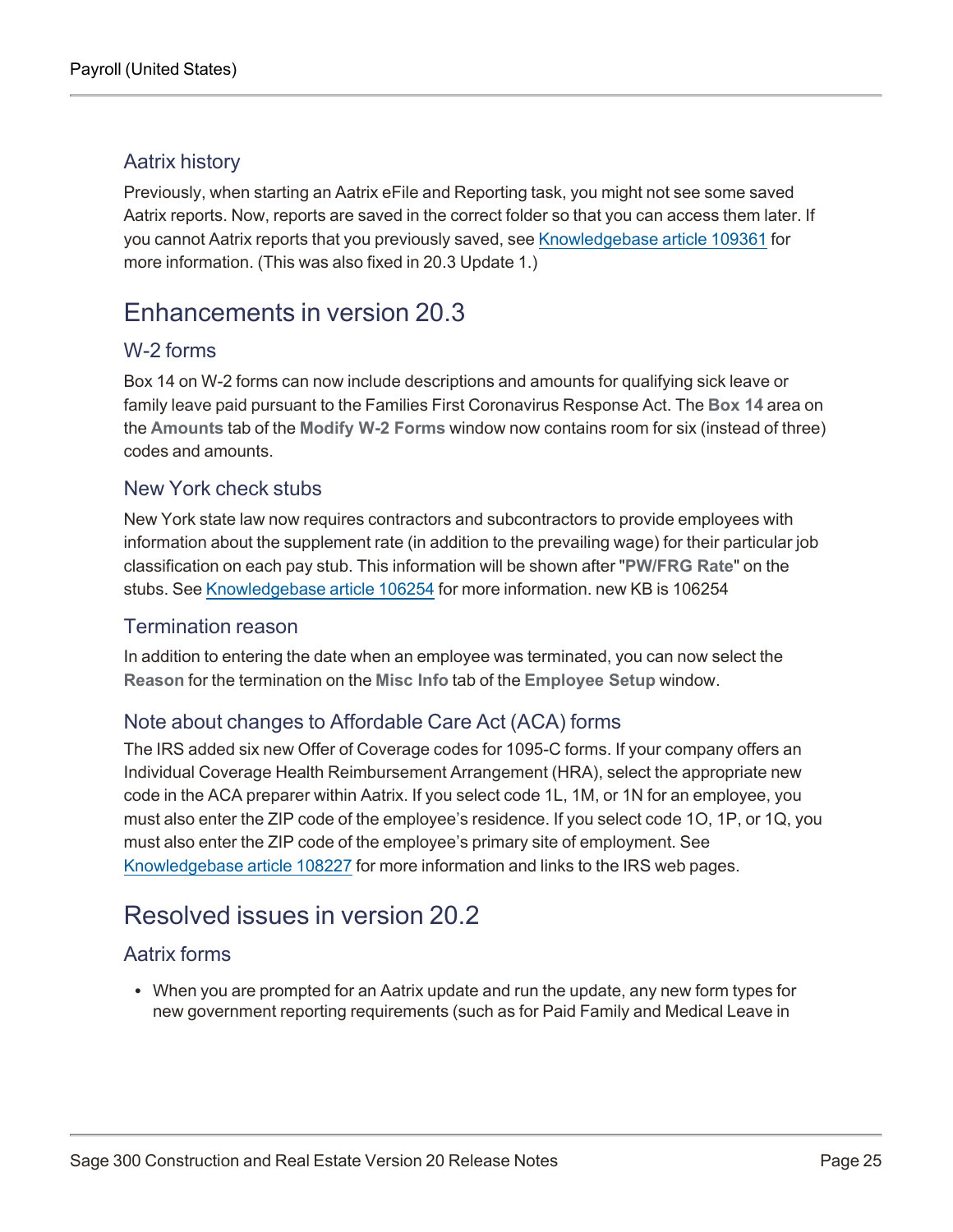Washington and Massachusetts) will now appear in the Aatrix forms list for you to select. (This was also fixed in 18.4 Update 5.)

#### **Reports**

- The PR Union reports no longer include employees who did not work during the period reported. See [Knowledgebase](https://support.na.sage.com/selfservice/viewdocument.do?externalID=68072) article 68072 for more information.
- The PR Labor Distribution report now always shows the correct Gross Pay amount (without including the Reimbursement and Accrual Pay amounts). See [Knowledgebase](https://support.na.sage.com/selfservice/viewdocument.do?externalID=103411) article [103411](https://support.na.sage.com/selfservice/viewdocument.do?externalID=103411) for more information.
- The PR Subject to Date Range report now always includes the employee names, even if record level security is used for the Job field on the Employee record. See [Knowledgebase](https://support.na.sage.com/selfservice/viewdocument.do?externalID=104430) article 104430 for more information.

#### <span id="page-29-0"></span>Resolved issues in version 20.1

- The year-to-date gross amount on a paycheck is now correctly calculated by adding the gross amount of the paycheck to the year-to-date gross amount. (This was also fixed in 18.4 Update 1.)
- Employer State Unemployment Insurance taxes no longer calculate over the wage limit, even when the employer portion of the tax has a different limit than the employee portion, when the employees work in multiple states with SUI taxes, or when the employees work in states with both State Unemployment Insurance and Paid Family Leave (PFL) taxes. (This was also fixed in 18.4 Update 4.)
- <sup>l</sup> For employees who use the new W-4 form (the **Use W-4 amounts** check box is selected), the federal withholding amounts are now calculated correctly even in the following situations:
	- The exemptions are set to zero. (This was also fixed in 18.4 Update 2.)
	- There is a Dependents amount. (This was also fixed in 18.4 Update 3.)
- <sup>l</sup> For employees who use the new W-4 form (the **Use W-4 amounts** check box is selected) and live in a state that bases taxes on the new W-4 form, the state withholding amounts are now calculated correctly. (This was also fixed in 18.4 Update 3.)
- When Aatrix introduces a new form type, you no longer see an error message. You can continue printing from Aatrix. (This was also fixed in 18.4 Update 4.)
- When you generate certain Department of Labor reports (such as the Washington Department of Labor Certified Payroll eFile Report or the California Department of Industrial Relations Certified Payroll report), the hourly fringe rate is now correctly calculated when hours include both "certified" and "non-certified" hours.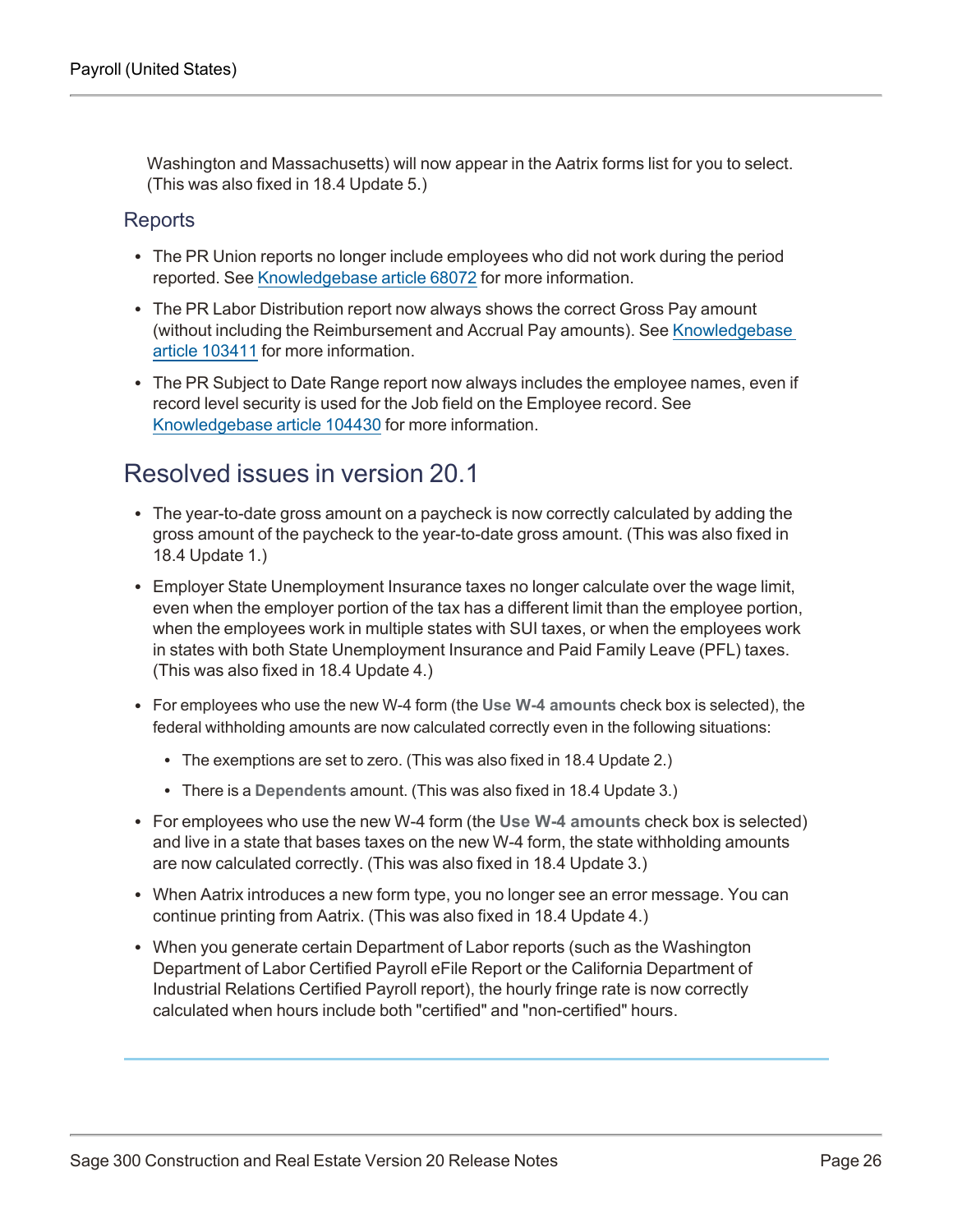## <span id="page-30-0"></span>Project Management

### Resolved issue in version 20.2

#### **Compliance**

If you customized the **Misc Compliance Type** list and the total characters in the descriptions exceeds 999, you can now successfully access the **Misc Compliance** tab when tracking compliance. See [Knowledgebase](https://support.na.sage.com/selfservice/viewdocument.do?externalID=105229) article 105229 for more information.

## <span id="page-30-3"></span><span id="page-30-1"></span>Property Management

### Resolved issue in version 20.5

#### Property Management Help

Year-end Help topics have been updated and improved.

### Resolved issue in version 20.2

#### Aatrix forms

When you are prompted for an Aatrix update and run the update, any new form types for new government reporting requirements will now appear in the Aatrix forms list for you to select. (This was also fixed in 18.4 Update 5.)

## <span id="page-30-2"></span>**Purchasing**

### Resolved issue in version 20.1

If you do not have Project Management, you no longer see an error message when you quick add a job to an order in Purchasing or Inventory. (This was also fixed in 18.4 Update 4.)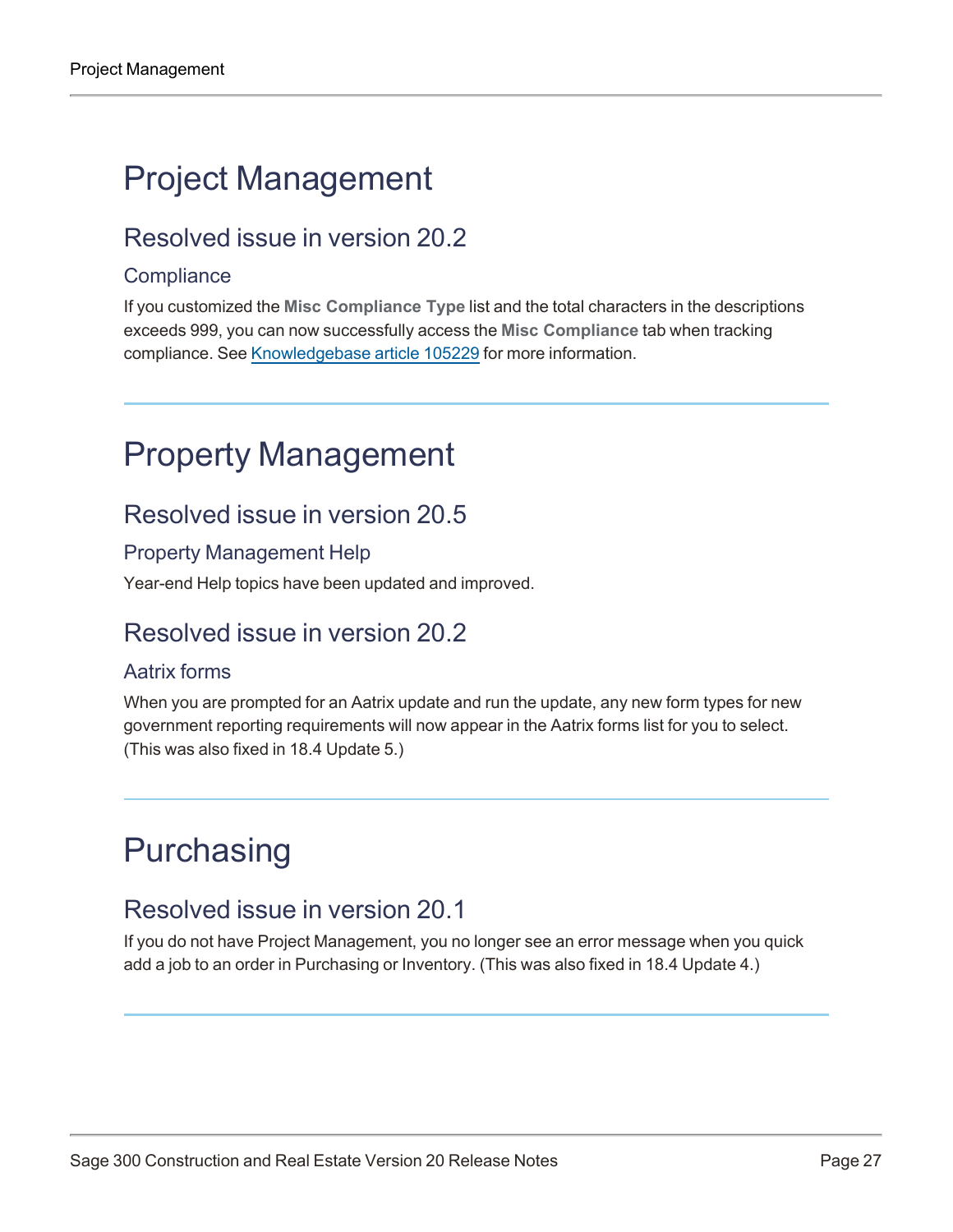### <span id="page-31-0"></span>Remote Time Entry

There were no major updates to Remote Time Entry for this release.

## <span id="page-31-1"></span>Report Designer and Reporting

There were no major updates to Report Designer for this release.

## <span id="page-31-2"></span>Sage System Verifier

There were no major updates to Sage System Verifier for this release.

## <span id="page-31-3"></span>Security Administration

There were no major updates to Security Administration for this release.

## <span id="page-31-4"></span>Server Migration

There were no major updates to Server Migration for this release.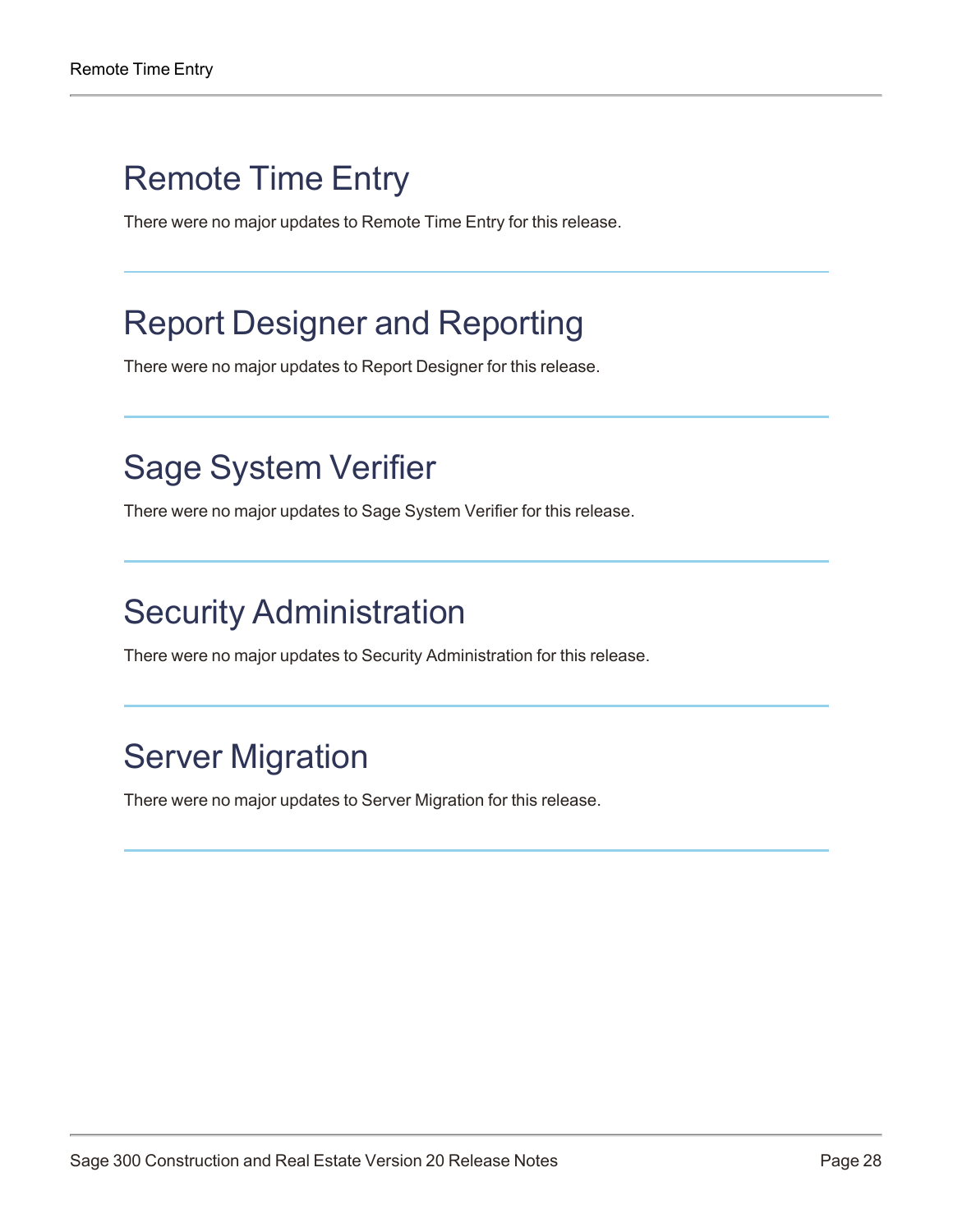## <span id="page-32-0"></span>Service Management

### Resolved issues in version 20.2

- When a Service Management invoice is voided in Accounts Receivable, the note that is automatically written to Service Management now contains the correct information, including a valid date. Replicator can now successfully replicate the SM Notes table. See [Knowledgebase](https://support.na.sage.com/selfservice/viewdocument.do?externalID=92490) article 92490 for more information.
- When a Service Management invoice is voided in Accounts Receivable, the SM transactions that are created no longer have the same row ID and row version as the original transactions. See [Knowledgebase](https://support.na.sage.com/selfservice/viewdocument.do?externalID=104175) article 104175 for more information.

### Resolved issue in version 20.1

You can now print the SM Service Site Contact Consumer Privacy Report (CR).rpt to a file or print it to SQL as well as preview or print the report on a printer.

## <span id="page-32-1"></span>SQL Replicator

Sage SQL Replicator 2.0 is an improved version of the replicator that was introduced with Sage 300 Construction and Real Estate Version 17.1. Use the replicator to copy your Sage 300 Construction and Real Estate data stored in the Actian Pervasive database into a SQL database, which enables faster data access for reports. The data is also available for mobile applications, such as Sage Mobile Dashboard and Sage Mobile Reports..

You can specify that Crystal Reports on the menus use the SQL database (instead of the Pervasive database) by selecting the **Use SQL** check box. When you access the data from SQL, reports generally run faster.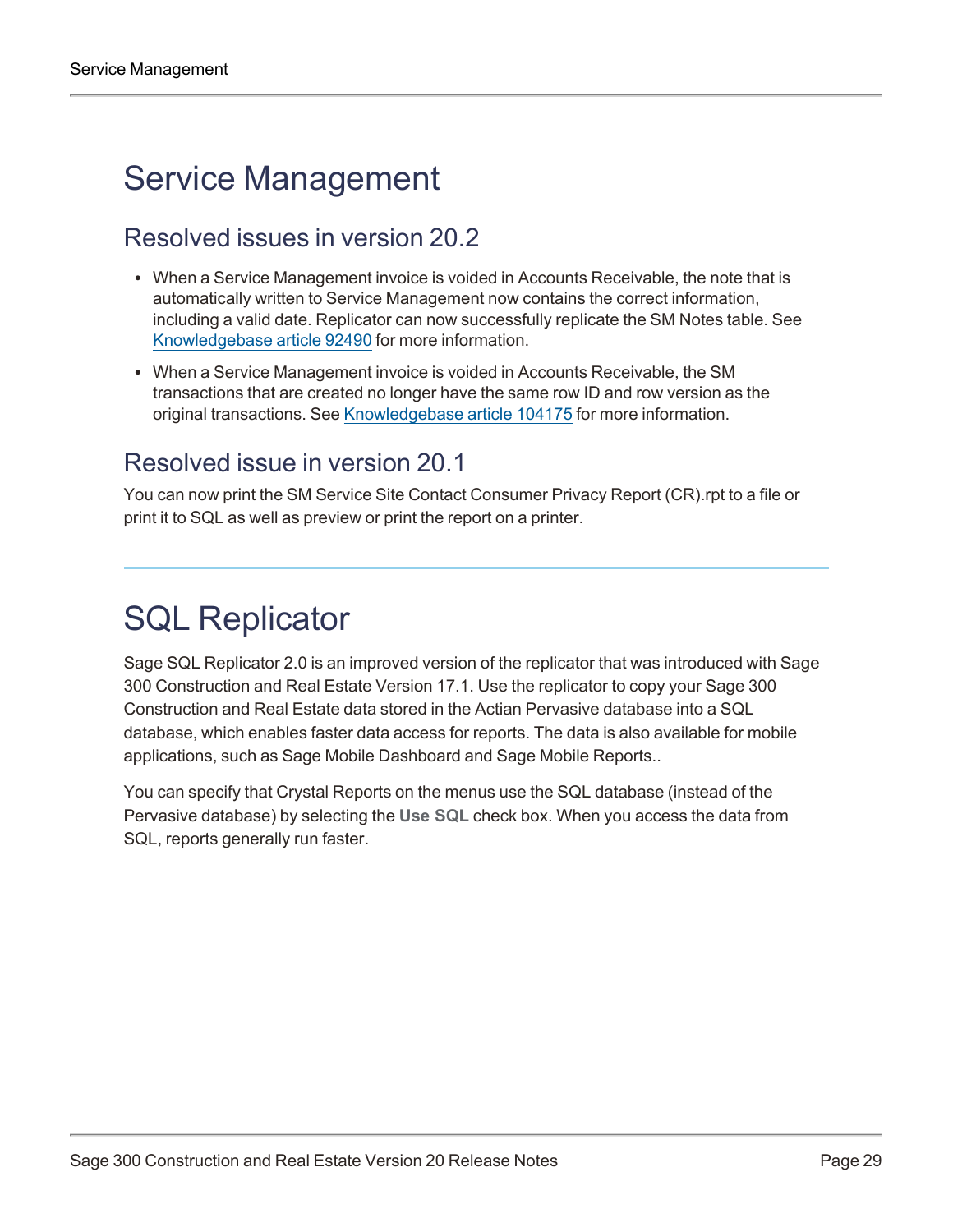**Important!** Before you can run the SQL Replicator, use the Sage Universal SQL Installer to install an instance of the SQL database to hold your data. Also install SQL Replicator 2.0 by downloading the **SageSQLReplicator.exe** file and running the installation on your Sage 300 Construction and Real Estate Accounting server.

If you used an earlier version of Sage SQL Replicator, follow the steps in [Knowledgebase](https://support.na.sage.com/selfservice/viewdocument.do?externalID=104917) article 104917 [\(Preparing](https://support.na.sage.com/selfservice/viewdocument.do?externalID=104917) your SQL data prior to upgrading to Replicator 2.0) before you install.

The size of the replicated data is larger than the original Pervasive data because replicator adds views and indexes the data. To determine if you can use SQL Server Express, add the size of the PVData, POIV Data, SM Data folders and the master.qxm file together for each company. If the sum is greater than 6 GB, you should use the full SQL Server version. See [Knowledgebase](https://support.na.sage.com/selfservice/viewdocument.do?externalID=85584) article 85584 for more information. To save space, you can configure replicator so that only certain tables are replicated.

To configure and start Replicator, use the System Administrator tool, which links to the **Configuration Manager** window; see [page](#page-34-0) 31 for more information.

The first full replication may take some time. Depending on its configuration, replicator may perform additional replications on a schedule or whenever your employees make changes to your company's data so that the SQL database contains the updated data. The subsequent replications may be almost instantaneous.

You can control security for SQL Replicator in Security Administration. If you set up new roles or make other changes to security, click [**Sync Security**] on the **Replicator Settings** tab in the **System Administrator** window so that the changes are also applied to the SQL database.

For more information about installing and configuring Replicator, see the *Sage SQL [Replicator](http://cdn.na.sage.com/Docs/en/customer/300cre/20/open/Replicator_SetupGuide_20.pdf) Setup [Guide](http://cdn.na.sage.com/Docs/en/customer/300cre/20/open/Replicator_SetupGuide_20.pdf)*.

**Note:** Because Sage SQL Replicator now has a separate installer, future updates to the replicator can be installed without having to install a new version of Sage 300 Construction and Real Estate.